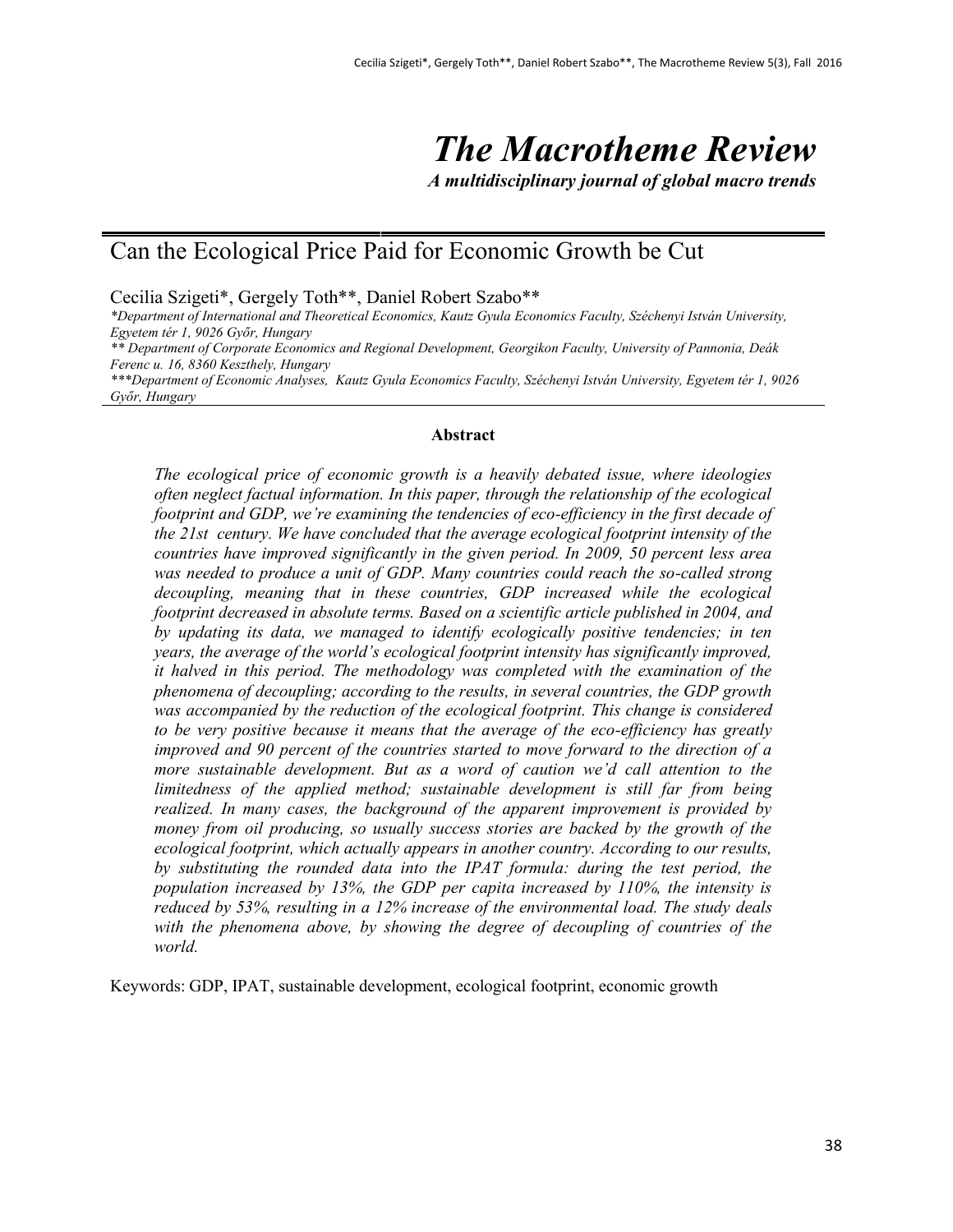## **1. Introduction**

The crisis of the developed world's financial markets forced the introspection of economics, which has been strongly criticized by the representatives of the alternative and heterodox schools, as well as the media, the general public and economic decision-makers (Bod 2013). The relations, contradictions or compatibility of economic growth and sustainable development can be seen as the most important questions to which theoretical answers and practical solutions must be found. One of the most well-known analyses on this issue can be found in the report to Club of Rome (The Limits to Growth) outlining a number of questionable scenarios for the mankind (Meadows et al., 2005). A detailed evaluation of the relationship between GDP, ecological footprint and happiness can be read in the article of Kocsis (2010), which estimating the effects and highlighting the consequences of different development approaches for Hungary. In our study, we're investigating the appearance of Jevons paradox and the compatibility of economic growth as well as the ways of reducing the ecological footprint. We would also like to also raise awareness of the dangers of a developing new trap.

## **2. Literature review**

Traditional macroeconomic statistical methods are not able to treat the structural heritage of individual regions with a distinguished approach. For the measurement of spatial densification, as an indicator, inter alia, GDP is used, which can also show or hide significant regional differences (Szabo and Pintér, 2015). As a result of a number of criticisms, corrections have been made in the accounting system; one of the changes has been mainly made for the enumeration of illegal activities, which were integrated in the 2005 annual calculations. The rest of the changes are related to household activities (HCSO 2010). Gianetti et al. show that if mankind is concerned with the sustainable development of the planet as a whole, then progress indicators measured only in monetary or social terms are limited and restricted to the weak or the medium sustainability model, and must be complemented by biophysical indicators (2015). Despite of the corrections, a lot of criticism can be formulated in relation to financial-based indicators, but GDP can be still seen as a benchmark of economic analysis of the size and growth of the market (Kovács, 2014). In addition to the GDP, among other alternative indicators, ecological footprint index (hereinafter referred to as EF) stands out, by a number of researches highlighting its applicability, limitations and strategic importance (Csutora and Zsóka, 2011; Harangozó et al, 2015, Kerekes 2013). According to this concept, the EF indicator consists of six main categories of land use: cropland, grazing land, forest, fishing ground, built-up land and the land area required to absorb carbon dioxide emissions from use of fossil fuel. The EF takes into account the total use of different types of land, and by the use of Equivalence Factors (EQF), these will be converted to the world average, measured in standardized global hectares, by using a weighting system in order to take into account the fact that different types of land varying in terms of productivity. Because of the high multiplier of arable land, the actual and hypothetical land use structure is significantly different from each other. Between economic development and the size of ecological footprint, based on the correlation between GDP and EF, a significant correlation can be found (York et al., 2004). A correlation can be also observed at the micro level; the relationship between the income and the ecological footprint persists at the level of individual consumers; typically consumers with a lower-income have a smaller, while individuals with a higher income have a larger than average ecological footprint (Csutora, 2014).

The relationship between the impact on the environment and economic development can be described by the concept of the decoupling*.* By using it, the quantification of the qualitative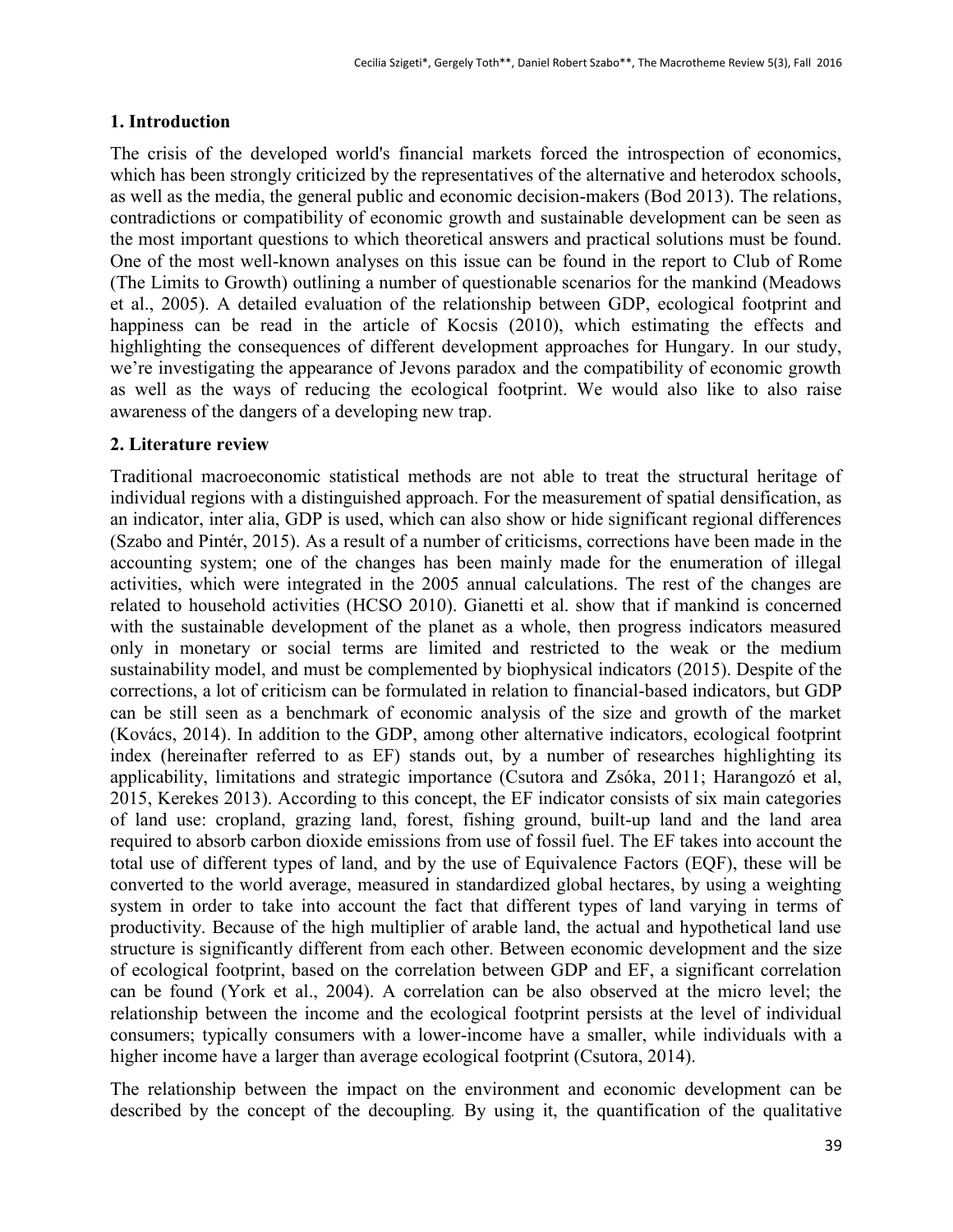relations between the environmental impacts and economic activities would be made possible at national or regional levels, too. Decoupling is the rate of relative change of both environmentally and economically important variables that are in a relation of cause and effect. The growth of the variable, representing the environmental impact can be compared to the growth rate of GDP at macro or national levels, as well. The separation of environmental deterioration in the economic growth occurs when in a given period, the growth rate of the environmentally important variable is smaller than the GDP. Decoupling can be seen as strong (absolute), if the GDP shows the signs of growth, while the environmentally important variable does not increase or decreases. Decoupling can be seen as weak (relative), if the environmentally important variable is increasing, while it is lower than the growth rate of GDP (Szabó, 2006).

Theoretically, the increase of the size of the economy can be separated from the degree of the conversion of the biosphere, however, according to the ecological economics, in practice there are no evidences for this so far. In fact, based on the available empirical data, rather the opposite can be experienced (Stern, 2004). In the literature or political and public debates or in general, about sustainability, the perception of the role of innovation and technological change varies on a very wide scale. In some aspects, the principle of technological change makes it possible to move towards sustainability. However, according to others, technological change can be seen as the problem and not part of the solution (Bajmócy - Málovics 2011).

Jevons (1865) described the most well-known paradox of ecological economics in his book *The coal question*. Jevons observed that although the coal industry had become more efficient – thus it became possible to produce more volume of products per a unit of coal - the total coal consumption increased: "*It is wholly a confusion of ideas to suppose that the economical use of fuel is equivalent to a diminished consumption. The very contrary is the truth.*. (...) *As a rule, new modes of economy will lead to an increase of consumption*". According to York (2008), the reason for that, is that with a more efficient use of coal decreases the carbon cost of a product; as a result, there will be an increasing demand for coal, thereby other energy sources will be replaced, or invested in technologies utilizing coal.

Generally, savings gained by increasing eco-efficiency can almost never be fully realized. This can be particularly true for resources that are be widely used, and in case of a strong dependence, by the technologies related to them, the absolute resource consumption of the given resources or even the entire economy will be expected to actually grow. In terms of the rebound effect it can be also expected, that the increase of eco-efficiency alone is not sufficient enough to increase sustainability or in some cases, even the opposite effect will be triggered (Málovics and Bajmócy, 2009). Several observations confirmed that the specific increase of efficiency (such as the increase of eco-efficiency) will increase the transformation of the biosphere in absolute terms (Málovics, 2009). Sebestyénné (2013) demonstrates that the rebound effect is an existing phenomenon, which can be observed in Hungary, too. Thus, the measures of energy efficiency will contribute to the savings of the available energy to a lesser extent than expected, in parallel with the increase of energy efficiency, energy savings and a limited use of energy should be pursued.<sup>1</sup> According to Tóth (2003), there are limitations to eco-efficiency (laws of thermodynamics), and it can be only increased to its potentials. With a growing population and consumption, they cannot be sufficient alone for the achievement of sustainable development.

 $\overline{a}$ 

<sup>&</sup>lt;sup>1</sup> It's also worth to consider the extent of not sufficiently utilized development that can be explained by the legal and institutional environment. The strength of various lobbies affecting legislation can be found in the study of Pinter (2014).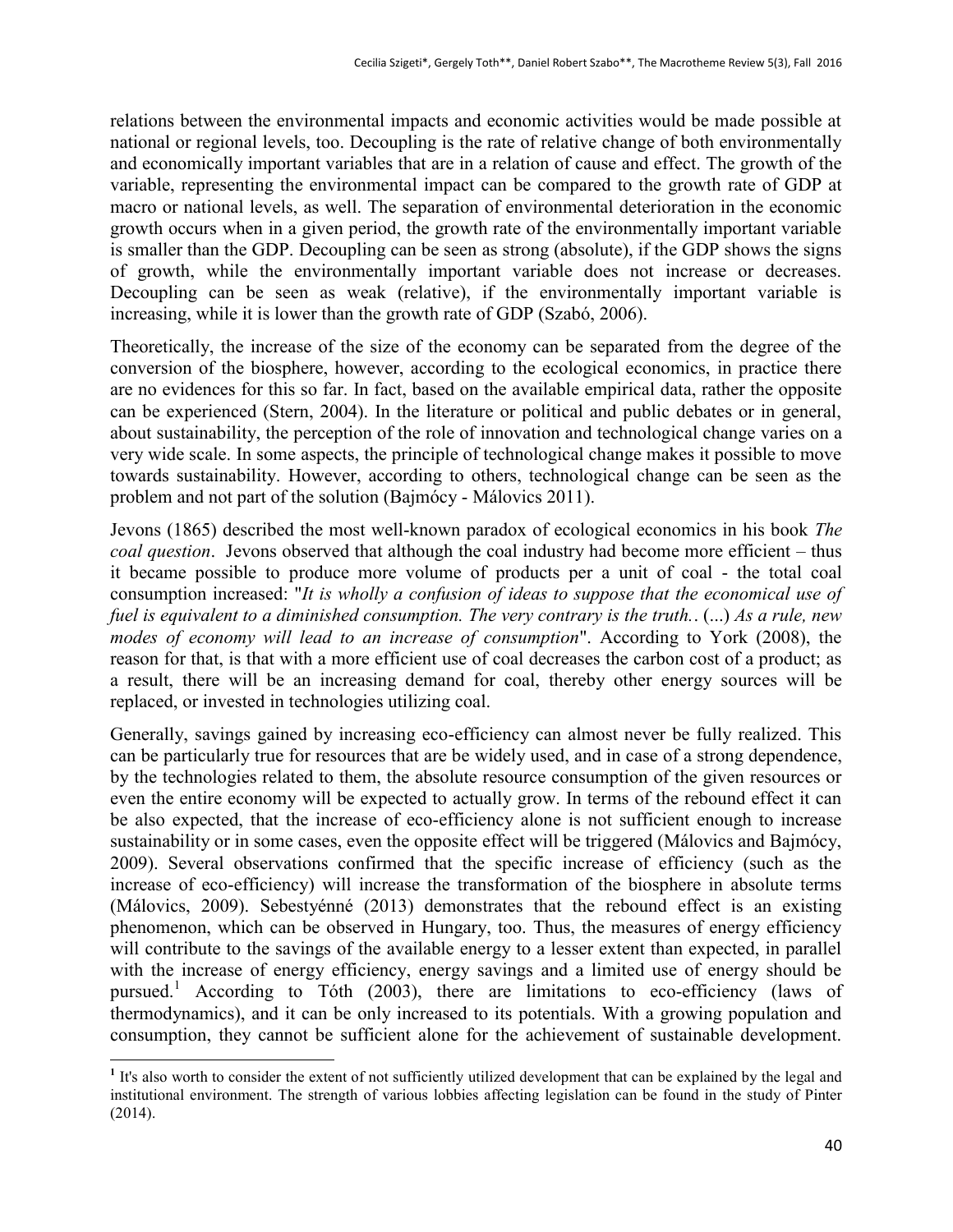Figge et al. (2014) develop an 'Eco-efficiency-sufficiency matrix' to logically order ecoefficiency and sufficiency measures to attain lower resource consumption and emissions.

The popularity of this topic is shown by several studies (Alcott, 2005; Missemer, 2012; Schneider, 2010; Sorrel, 2009), and books (Polimeni et al., 2008), describing the manifestations and the validity of the Jevons Paradox and the rebound effect, and possible solutions for them. The studies are typically examining the issue from the aspect of energy saving - energy efficiency (Sebestyénné 2013), but it could be also verified by the example of water consumption (Dumont et al., 2013). The Jevons paradox was mentioned by Daly (2013) among the major discrepancies related to economic growth. According to Jaeger (1995), Jevons's theory also shows the different point of views of economists and environmentalists formulated on the issues of sustainability and economic growth. The study of Bunker (1996) reveals that the global economy has been showing a significant improvement in terms of resource efficiency for a long time (natural resources per unit of economic output), the total resource consumption of the global economy, however, continues to grow. Similarly, York et al (2004) showed that at the levels of nations, financial abundance of economies is associated with both larger ecological footprint per capita (per unit "ecological footprint" GDP release) and higher eco-efficiency per capita. This suggests that the empirical conditions of the Jevons paradox could often be used at higher levels.

Sustainability issues are typical phenomena of the modern age; while members of traditional societies are directly confronted with the consequences of their actions, in order to learn the environmental impacts of processes taking place in their environs, people of the 21st century need to be aware of statistics and reports (Lazányi, 2010). However, with the changes of processes, the everyday people of the modern age are forced to face the changes of the environment of i.e. the changes in the weather, which is a result of climate change, as well. The effects of climate change also affect daily business processes, such as the distribution logistics in the delivery of goods (Kovács and Pató, 2014). One of the central issues of sustainability is the harmonization of the dynamics of economic systems with the ecological systems (York, 2008). The improvement of eco-efficiency can be a solution for this, which means that the value added would increase, while the intensity of the use of resources would decrease, i.e. the increase of resource efficiency would be achieved by realizing business benefits at the same time (Szabó, 2006). The increase or decrease of the economy' size is rarely considered as an end in itself, so it can hardly be argued that the improvement or the deterioration of eco-efficiency should be merely considered to be good or bad. The experts of sustainability often welcome the improvement of eco-efficiency, however its causes are so complex that without further information it cannot be seen as an improvement under all circumstances (Kocsis, 2012).

According to Kerekes, the improvement of eco-efficiency is partly a result of price competition. Everyone is trying to produce their products more cheaply. This provides a demand for new industries and service providers and in this sense, plays an important role in economic growth. In a sense, it can be also seen as a paradox, because as a result of improvement of eco-efficiency improvement, the growth of GDP should slow down, but in reality, instead of slowing down, the growth has been accelerating. The improvement of eco-efficiency could lead to changes in GDP growth in a favorable way, if savings from eco-efficiency improvement would be spent on structural growth. (Kerekes, 2012).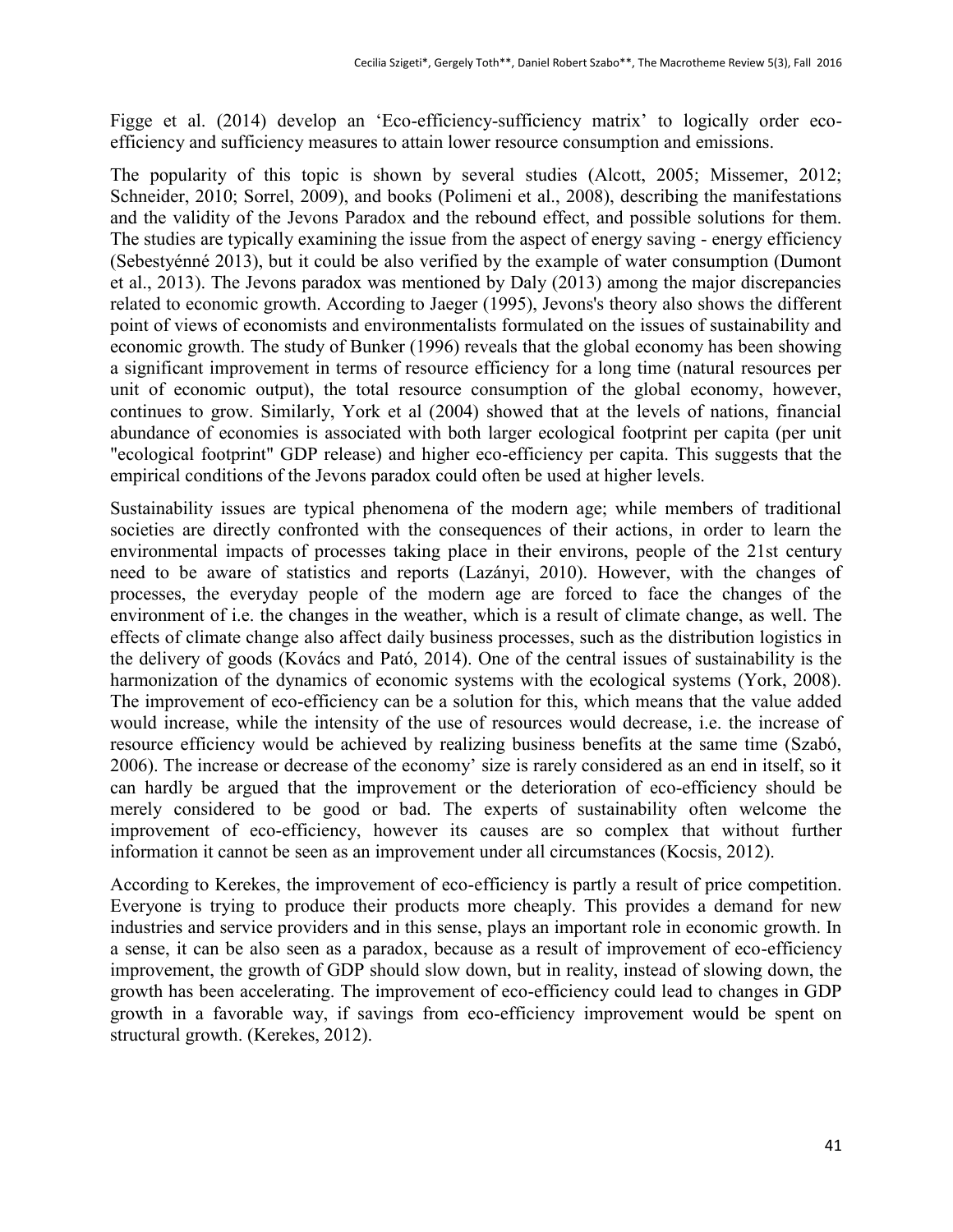## **3. Materials and methods**

The so-called IPAT formula (1) could serve this purpose by providing a widely known and clear analytical framework, developed for the concept of eco-efficiency. Since its original form, the context (Ehrlich - Holdren 1971) described for more than forty years had a considerable impact on the international (Alcott 2005) and the Hungarian literature, as well (Takács-Sánta 2008, Kocsis 2010).

The formula is as follows

$$
(1) I = P \times A \times T
$$

 $I =$  impacts of human activities on the natural environment,

 $P = population$ ,

 $A =$  economic output per capita,

 $T =$  technology, indicating the impact of production of economic goods on the environment (Bajmócy and Málovics, 2011).

One of the most complex factor of the IPAT formula is the variable of technology (T); it can be only quantified indirectly by knowing the other three elements of the formula. The way we determine the impact (I) also affects the way we interpret the factor of technology (T). Currently, the most common index of impacts is ecological footprint, so it (T) can be calculated on this basis (Kocsis, 2010). GDP is the most often used index for the measurement of economic performance and regionally differentiated development (Borzán, 2015). One of the main objections against this index is that it judges all kinds of economic activities the same way, regardless of their effects on the consumption or their social usefulness (Márki-Zay, 2005). The economic subsystems are not all-powerful or unlimited, and if we forget about these, we can encounter devastating social and ecological consequences. Thus, the linkage of various data (macroeconomic, government, etc) to the GDP can result in a lot of distortion (Csiszárik-Kocsir and Medve, 2015).

The article of York et. al. with the title of "The Ecologial Footprint Intensity of National Economies" was published in 2004 in the Journal of Industrial Ecology. The authors – based on theories industrial ecology, ecological modernization theory and the environmental Kuznets curve - examined the question of whether technical development could actually take to the supposed absolute improvement of the environment. On the basis of the GDP of 1998 and the ecological footprint data of 1999, they examined the EF intensity of countries, covering 97 percent of the world's population in their statistical analysis (139 countries). The article received a large number of citations, and the interest in the topic has increased continuously since then<sup>2</sup>. Ten years later, since the GDP and EF data are available from 2009, it is worth examining the medium-term trends.

Thus, following the research of York et al. (2004), 10 years after the first examination presented by authors, we were interested whether a high level of national GDP per capita would be associated with both large ecological footprint and an improvement in eco-efficiency. The

 $\overline{a}$ <sup>2</sup> The Google Scholar alone has 90 registered citations (read: on 13.03.2015.).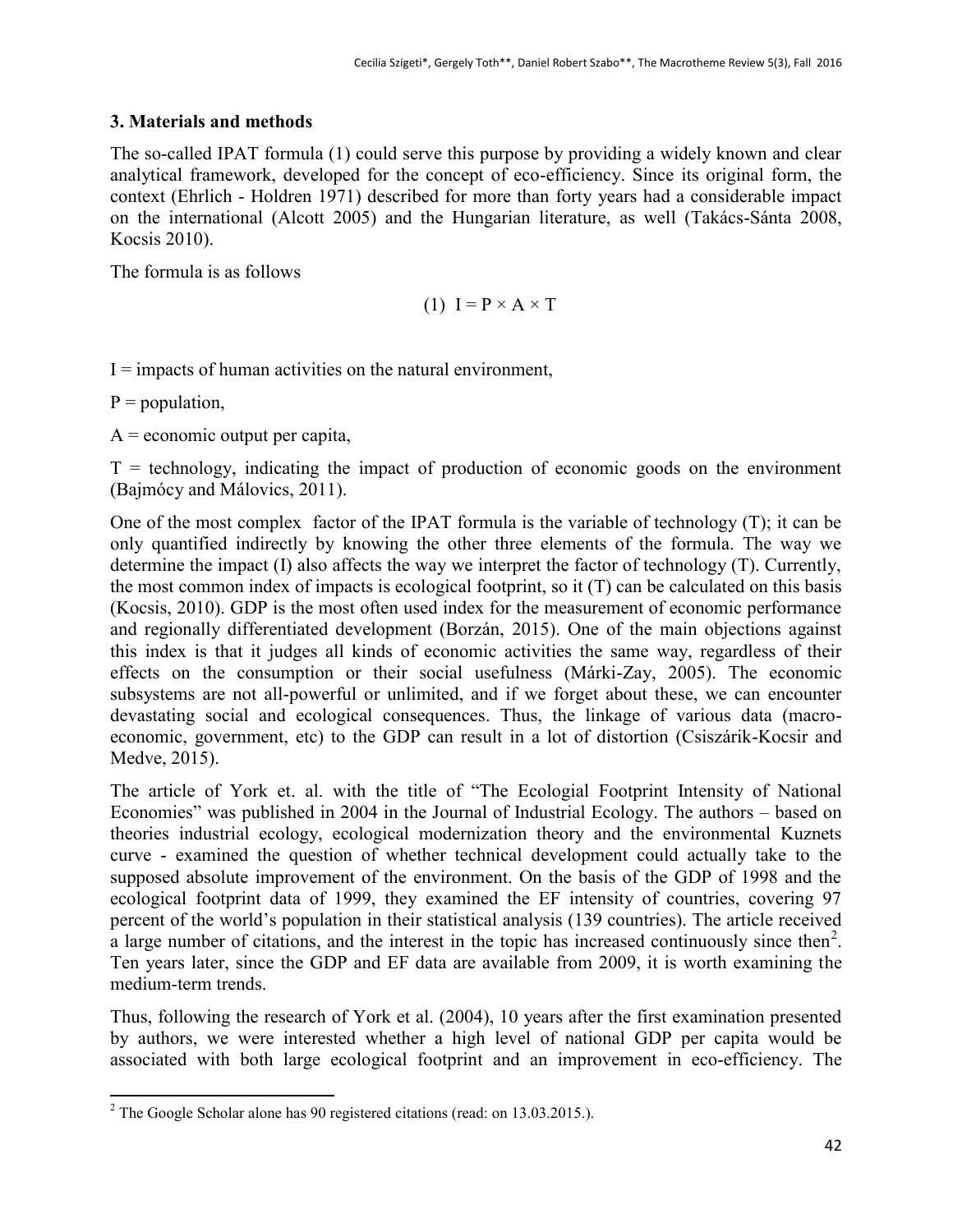relationship between GDP and EF were examined using scatter plot charts (Figure 1 and 2) for both years. After examining the distribution, Pearson's correlation coefficient (r) was calculated, the r squared values were indicated in the figures.

For the research, the data table of The Global Footprint Network, (hereinafter: GFN) edited in 2014 was used, which includes the values of the ecological footprint data for each type of land use categories for each countries in the year 2009. The database contained information for 154 countries. The GDP data per capita, calculated in purchasing power parity came from the database of the World Bank, which - along with the summary rows - contained data for 222 countries for the year 2009. For such a large database, the creation of a multi-dimensional model for the illustration of the problem could also come up, however, since the data were homogeneous, the research did not require that (Pató, 2014).

## **4. Results and discussion**

Intensity indicators are widely used for comparative economic analyses of countries or a group of countries (Török, 2006). The intensity of the ecological footprint was calculated by dividing the EF values (converted into global square meters of land) by the GDPs (calculated in dollars and purchasing power parity) for each countries, and they are denoted by T, with a unit of measurement of global square meters / dollar. York et al (2004) found that countries with low EF intensity can be characterized by high eco-efficiency. The ratio were calculated for 143 countries, because many countries did not give the EF data. In the research of York et al. (2004) the data of 139 countries were studied, the data for two years could be found for 131 countries. The reference numbers in the study apply to the 131 comparable countries, the median of the intensity for the 2009 data were calculated from the data of 154 countries. The basic data of the research is summarized in Table 1.

## Table 1.

|                                 | <i>York</i> et al (2004) | Present research       |
|---------------------------------|--------------------------|------------------------|
| GDP data                        | 139 countries (1998)     | 222 countries $(2009)$ |
| $EF/ GDP$ ratio $(T)$           | 139 countries            | 143 countries          |
| T median (Md)                   | 4.86                     | 2.27                   |
| Average GDP (dollar per capita) | 6920                     | 14588                  |

Source: YORK et al (2004); GFN (2014), World Bank (2015)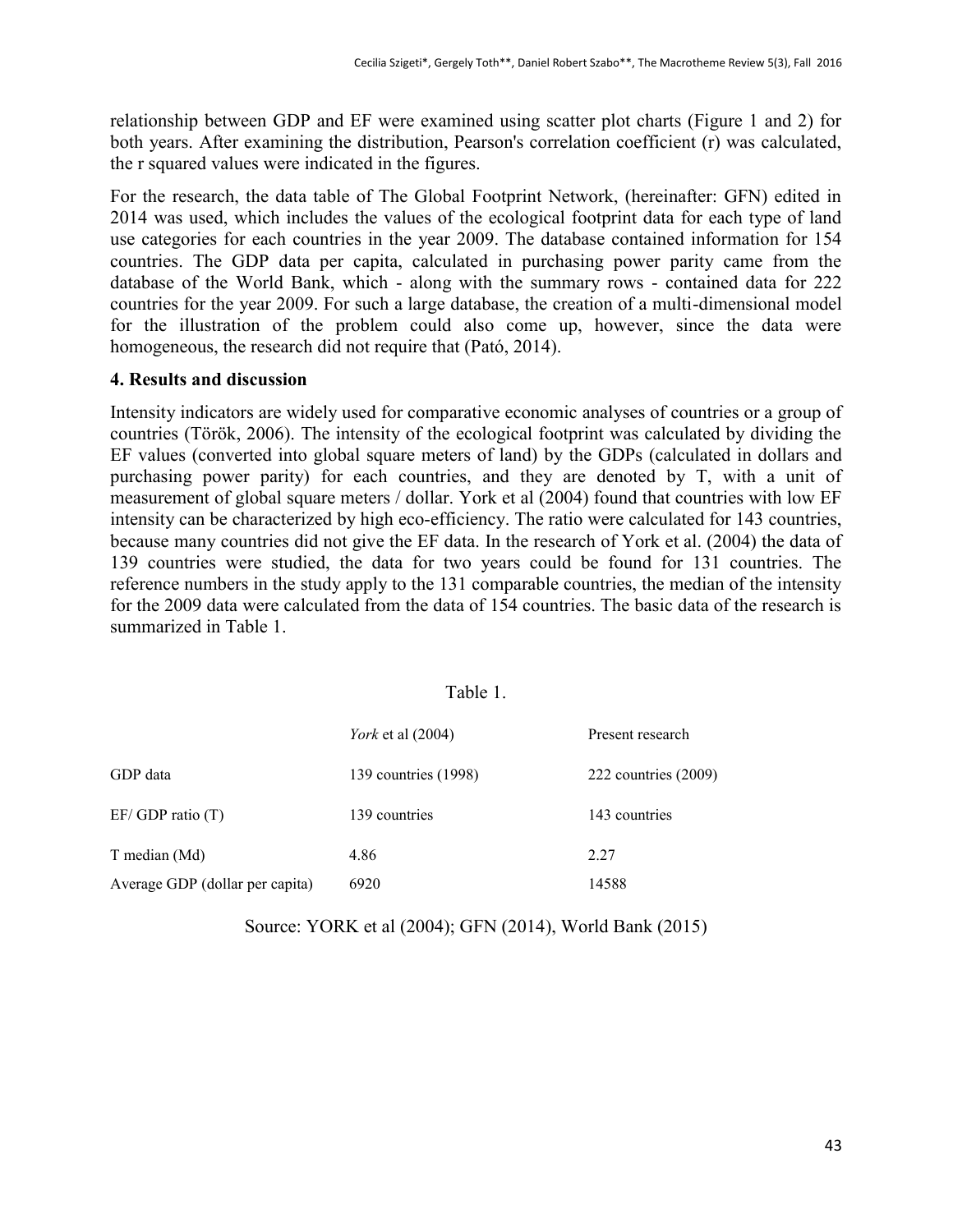## **4. Results and discussion**

Examining the relationship between GDP and EF, we can see that countries with higher-incomes typically tend to have a larger size of the ecological footprint per capita. In both years, we found countries that significantly differed from the average, featuring low ecological footprints combined with high GDPs. In figures 1 and 2, the gray triangle symbolizes Switzerland; in Figure 2 the white quadrant symbolizes Norway.



GDP and ecological footprint of countries in 1999<sup>3</sup>

Figure 1:

Source: YORK et al (2004); World Bank (2015)

 $\overline{a}$  $3$  The 1998 GDP and 1999 EF data are hereinafter referred to as the 1999 data.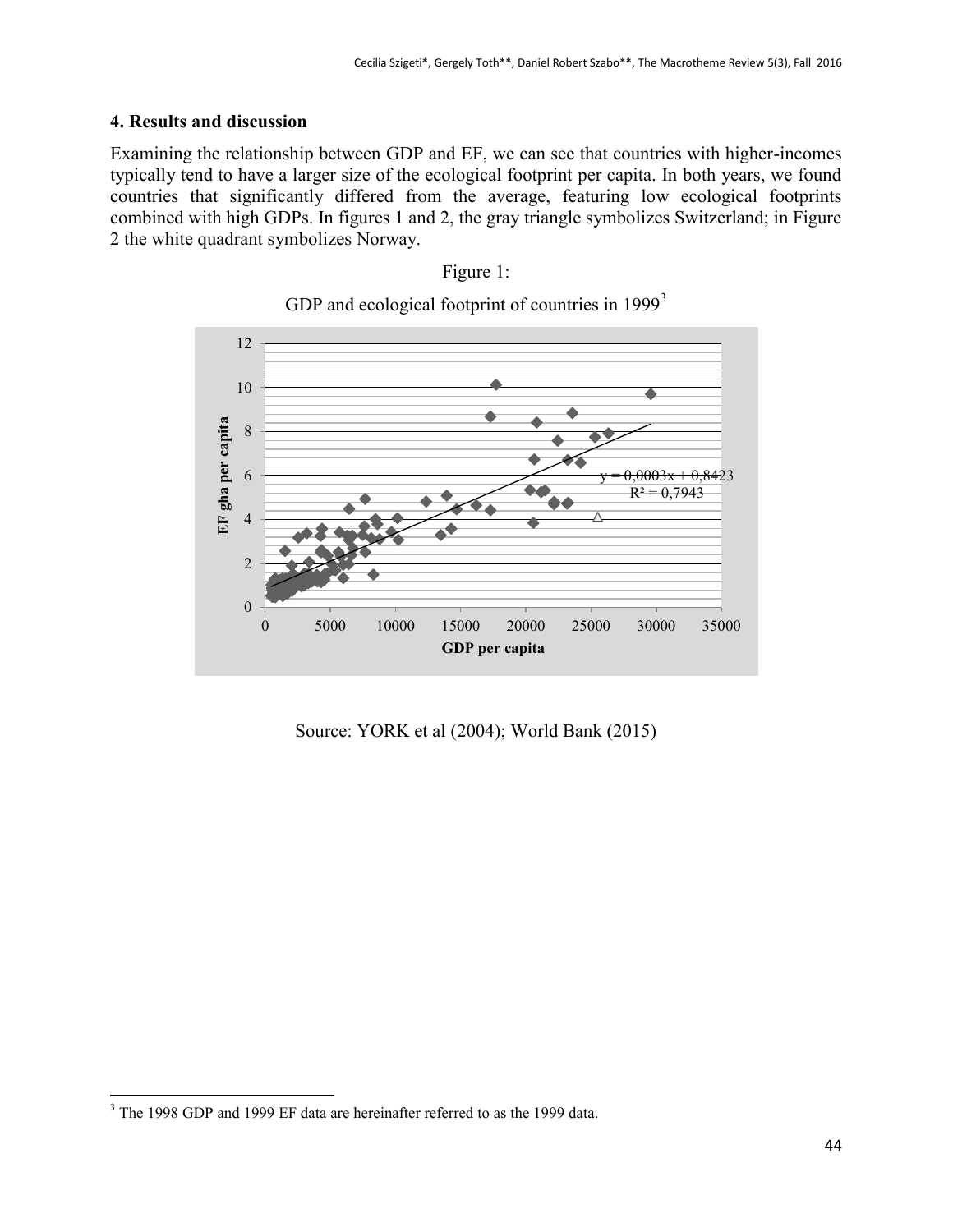

GDP and ecological footprint of countries in 2009



# Source: GFN (2014), World Bank (2015)

Searching for the reasons from divergence from the general tendency, we examined the degree of decoupling. Table 2 contains the data of 10 countries with the largest footprint intensity. The data rows of the year 1999 are taken from the study of York et. al., while the 2009 data are derived from our calculations. For the intensity of the ecological footprint we consider it to be favorable, if the ratio is as low as possible, meaning that a smaller land is required for the production a unit of GDP.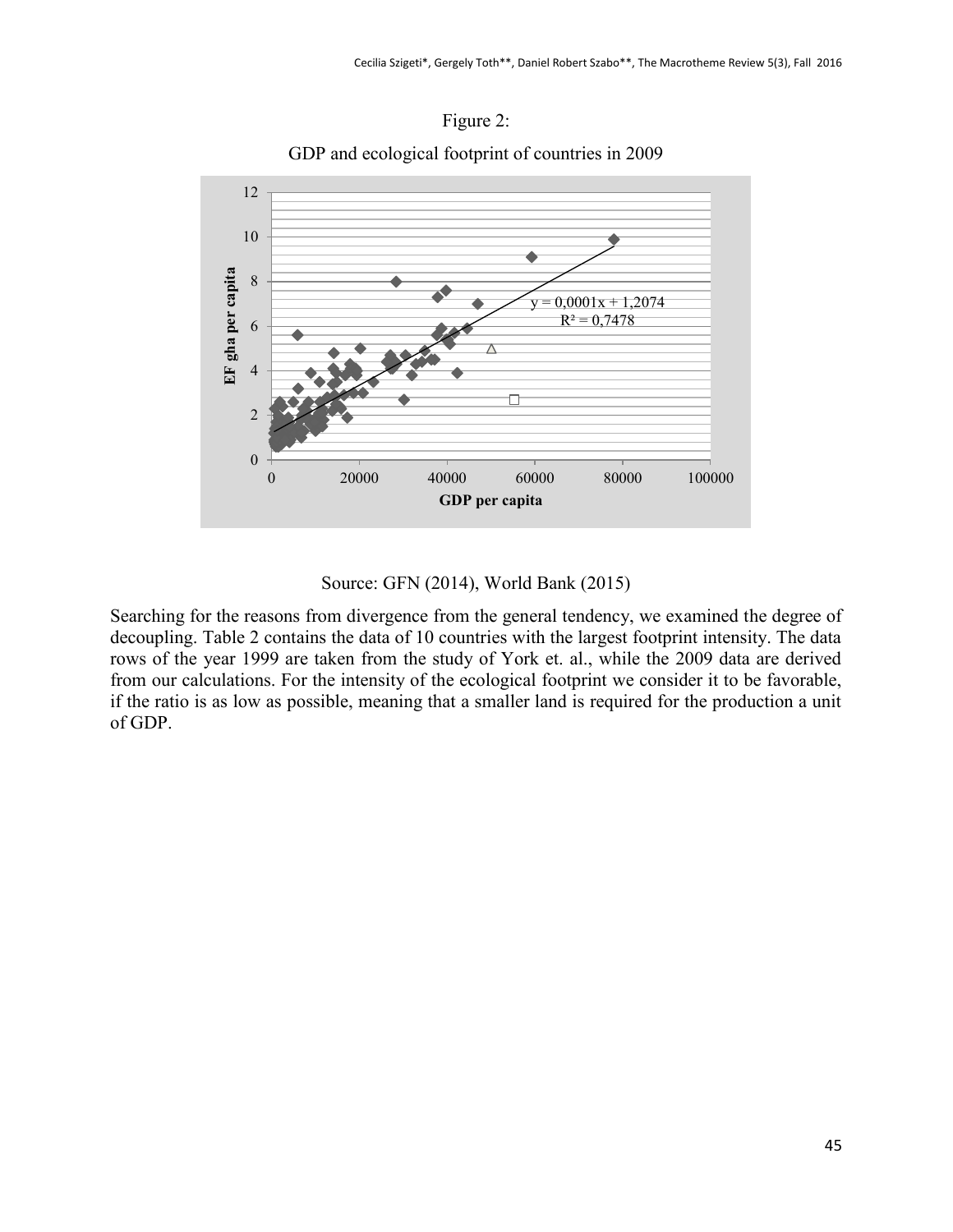## Table 2.

## Ten countries with the lowest EF / GDP ratio and the EF intensity and GDP of Hungary in 1999 and 2009

|                |                       | 1999        |        |                                |                |                        | 2009    |                    |                             |
|----------------|-----------------------|-------------|--------|--------------------------------|----------------|------------------------|---------|--------------------|-----------------------------|
| Ranks          | Countries             | $\mathbf T$ | $T/Md$ | <b>GDP</b><br>$(\frac{$}{pc})$ | Ranks          | Countries              | $\rm T$ | T/M<br>$\mathbf d$ | <b>GDP</b><br>$\frac{f}{c}$ |
| $\mathbf{1}$   | Switzerland           | 1,62        | 0,33   | 25512                          | $\mathbf{1}$   | Norway (22)            | 0,49    | 0,22               | 55297                       |
| $\overline{2}$ | Mauritius             | 1,81        | 0,37   | 8312                           | $\overline{2}$ | New Zealand<br>(75)    | 0,89    | 0,39               | 30236                       |
| $\overline{3}$ | Italy                 | 1,87        | 0,38   | 20585                          | $\mathfrak{Z}$ | Saudi Arabia<br>(52)   | 0,92    | 0,41               | 42324                       |
| $\overline{4}$ | Austria               | 2,04        | 0,42   | 23166                          | $\overline{4}$ | Switzerland<br>(1)     | 1,00    | 0,44               | 50107                       |
| 5              | Japan                 | 2,05        | 0,42   | 23257                          | $\sqrt{5}$     | Cuba (46)              | 1,10    | 0,49               | 17280                       |
| 6              | Germany               | 2,12        | 0,44   | 22169                          | 6              | Japan (5)              | 1,19    | 0,52               | 31994                       |
| $\tau$         | Netherlands           | 2,17        | 0,45   | 22176                          | $\tau$         | Germany (6)            | 1,21    | 0,53               | 37209                       |
| $8\,$          | Columbia              | 2,23        | 0,46   | 6006                           | $\,8\,$        | United<br>Kingdom (14) | 1,24    | 0,55               | 36422                       |
| 9              | Korea,<br>Republic of | 2,45        | 0,5    | 13478                          | $\mathbf{9}$   | Kuwait (24)            | 1,27    | 0,56               | 78013                       |
| 10             | France                | 2,48        | 0,51   | 21175                          | 10             | Austria (4)            | 1,28    | 0,56               | 40679                       |
| 20             | Hungary               | 3,01        | 0,62   | 10232                          | 21.            | Hungary (20)           | 1,44    | 0,63               | 20879                       |

Source: York et al (2004); GFN (2014), World Bank (2015)

In the top ten list from 2009 only four countries (Switzerland, Japan, Germany and Austria) are present, which were among the countries with the best EF intensity in 1999. The degree of rearrangement can be seen as high; in the column of 2009, next to the name of the country, a number shows their position on the list from 1999. It can be seen that New Zealand, found in the second trimester in the data rows from 1999, was among the top ten countries in 2009. On the list of showing the results of 131 countries, Hungary was the 21st in 1999, and 20th on the list in 2009. Each of the countries showed the signs of decoupling, since the EF variable has a lower growth rate than the GDP's. Strong decoupling could be observed for 6 countries, where the GDP was growing, while the environmentally important EF remained to be unchanged or even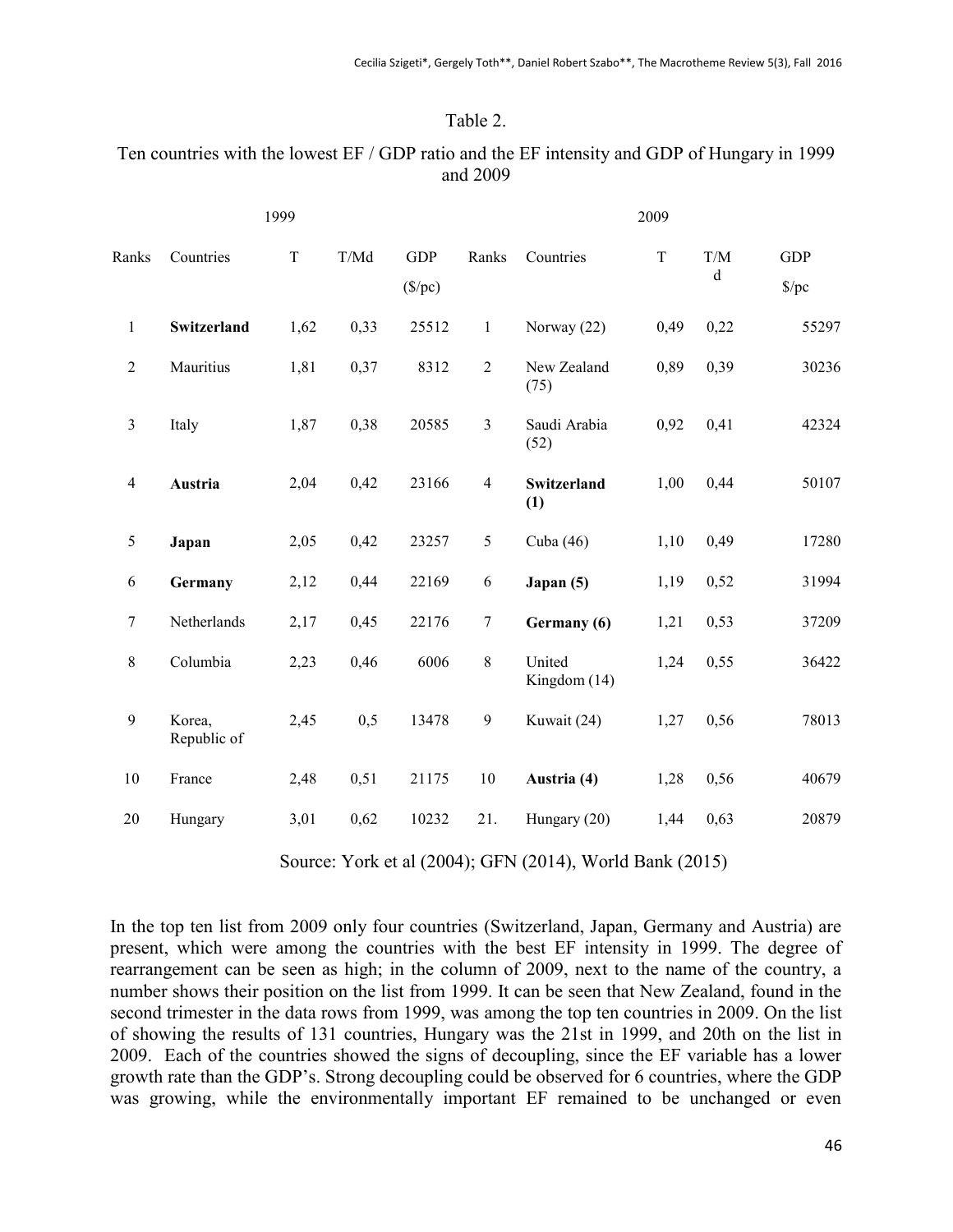reduced. The column of the EF change in Table 3 shows that actual ecological footprint reduction could be found in three countries (Norway, New Zealand, Japan, and United Kingdom). Decoupling can be seen as weak (relative), if the environmentally important EF variable's value is increasing, while it has a lower growth rate than the GDP. In other countries (Cuba, Switzerland, Austria and Kuwait) the improved results can be traced back clearly to the strong growth of GDP. In case of Hungary, also has a strong decoupling can be found, the growth of GDP was accompanied by a decrease in the value of the EF index; from this point of view, the direction of the development can be seen as better than in the neighbor country, Austria, which belongs to the most eco-efficient countries. Our country is in the best position among the Visegrad countries in terms of eco-efficiency (in 2009, Slovakia was the 26th the Czech Republic 41st, Poland had the 60th position in that list).

It is worth to consider the other end of the list, to see the least eco-efficient countries. Typically, poor African countries have the worst intensity indicators (Table 3). In these countries, GDP per capita was very low, sometimes having a value which is lower than a thousand of dollars / person. There is also a concern that the difference between the countries having the best and worst situation is growing. In 1999, the T ratio of Tanzania was thirteen times more than the T indicator of Switzerland which was in the best position, while this difference between Niger and Norway was sixty-fold in 2009.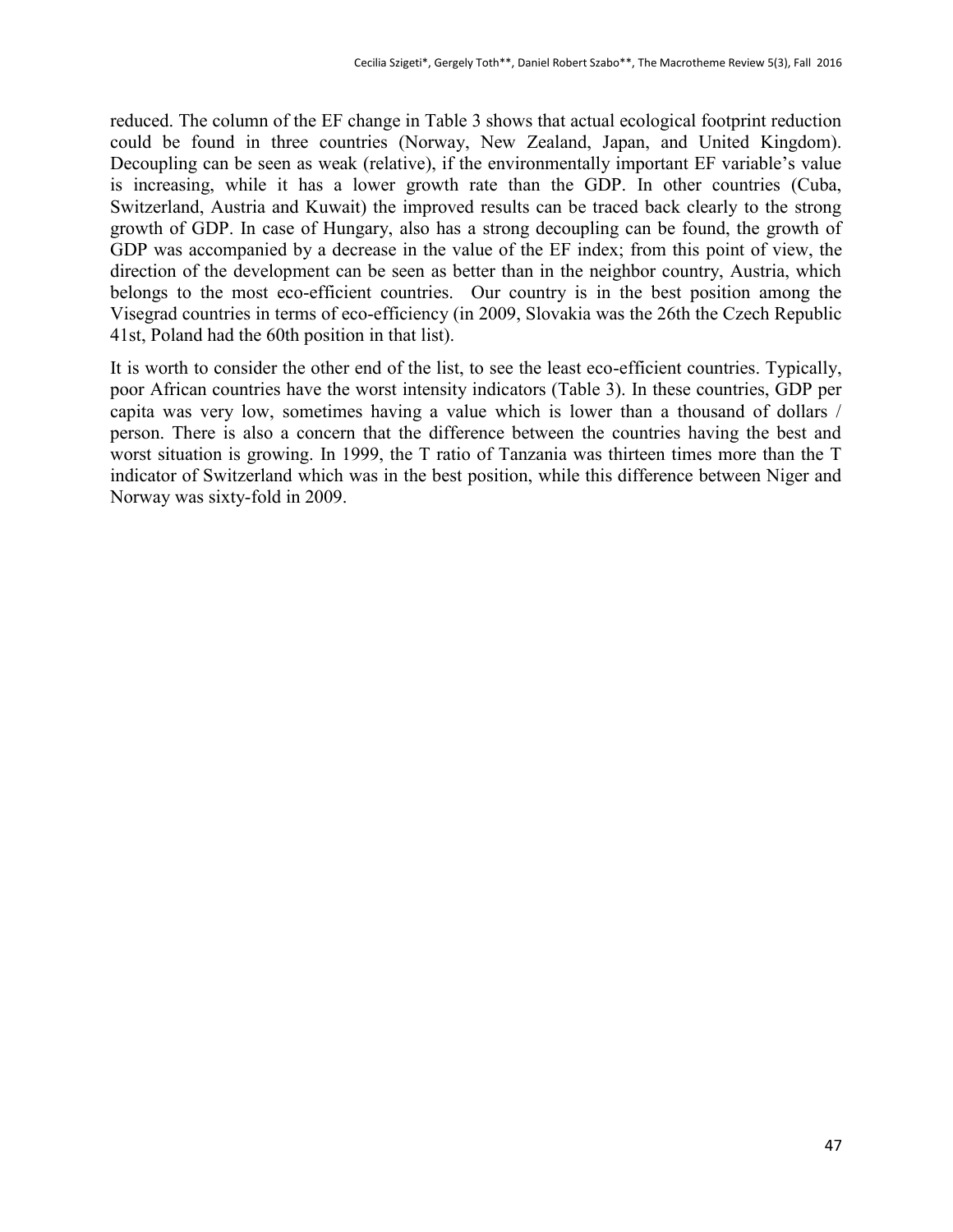## Table 3.

## The EF intensity and GDP of countries with the ten highest EF / GDP ratio in 1999 and 2009

|                     | 1999                  |      |                                  |     |                                    | 2009              |       |                                |
|---------------------|-----------------------|------|----------------------------------|-----|------------------------------------|-------------------|-------|--------------------------------|
| Ranks Countries     | $\rm T$<br>$(gnm/\$)$ | T/Md | <b>GDP</b><br>(\$ per<br>capita) |     | Ranks Countries                    | $T$ (gnm/ $\})$ ) | T/Md  | <b>GDP</b><br>\$ per<br>capita |
| Burkina<br>122 Faso | 13,56                 | 2,79 | 870                              |     | 122 Malawi                         | 11,59             | 5,12  | 690                            |
| 123 Ethiopia        | 13,63                 | 2,8  | 574                              |     | 123 Uganda                         | 12,26             | 5,41  | 1224                           |
| 124 Niger           | 15,55                 | 3,2  | 739                              |     | Ethiopia<br>124(123)               | 12,57             | 5,55  | 955                            |
| 125 Rwanda          | 16,09                 | 3,31 | 660                              |     | 125 Mali (129)                     | 12,74             | 5,62  | 1570                           |
| 126 Malawi          | 16,68                 | 3,43 | 523                              |     | 126 Burundi                        | 12,86             | 5,68  | 700                            |
| 127 Nigeria         | 16,69                 | 3,44 | 795                              | 127 | Papua New<br>Guinea                | 13,41             | 5,92  | 1938                           |
| 128 Mongolia        | 16,72                 | 3,44 | 1541                             |     | 128 Guinea                         | 14,71             | 6,49  | 1156                           |
| 129 Mali            | 16,81                 | 3,46 | 681                              |     | Central<br>African<br>129 Republic | 16,79             | 7,41  | 834                            |
| 130 Zambia          | 17,49                 | 3,6  | 719                              |     | 130 Liberia                        | 19,29             | 8,51  | 622                            |
| 131 Tanzania        | 21,44                 | 4.41 | 480                              |     | 131 Niger (124)                    | 29,47             | 13,01 | 780                            |

Source: York et al [2004]; GFN [2014], World Bank [2015]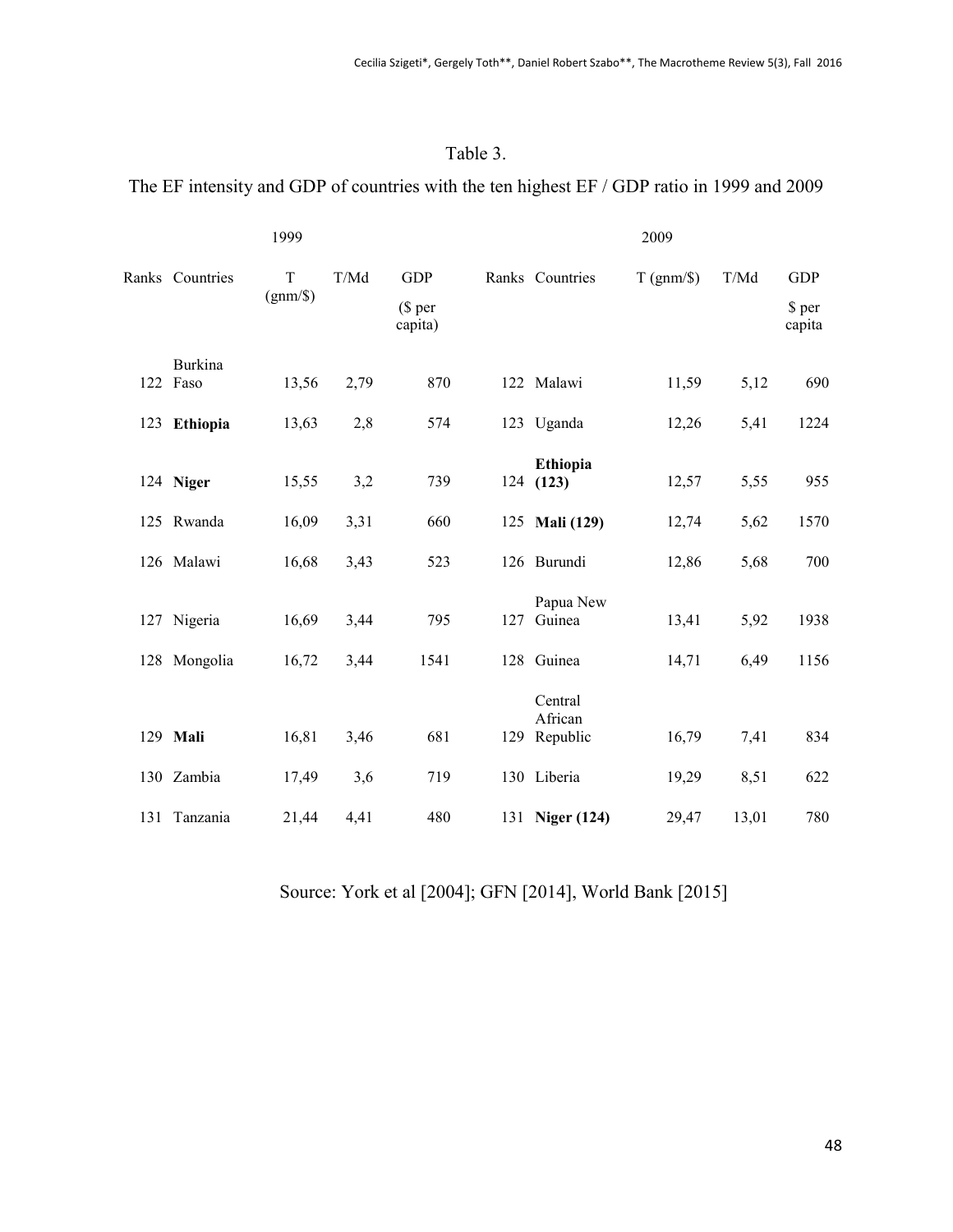## Table 4:

## Decoupling in the most and least eco-effective countries and in Hungary

| Countries                | The change of GDP $(\% )$ | The change of $EF^4$ (%) | Cross-national variation |
|--------------------------|---------------------------|--------------------------|--------------------------|
|                          |                           |                          |                          |
|                          |                           |                          |                          |
| <b>Norway</b>            | 110                       | $-66$                    | strong                   |
| <b>New Zealand</b>       | 75                        | $-69$                    | strong                   |
| Saudi Arabia             | 317                       | $-4$                     | strong                   |
| Switzerland              | 96                        | 21                       | weak                     |
| Cuba                     | 336                       | $28\,$                   | weak                     |
| Japan                    | 38                        | $-20$                    | strong                   |
| Germany                  | 68                        | $-4$                     | strong                   |
| <b>United Kingdom</b>    | 79                        | $-16$                    | strong                   |
| Kuwait                   | 208                       | 28                       | weak                     |
| Austria                  | 76                        | 10                       | weak                     |
| Hungary                  | 104                       | $-3$                     | strong                   |
| <b>Malawi</b>            | 32                        | $-8%$                    | strong                   |
| Uganda                   | 14                        | 42%                      | none                     |
| Ethiopia                 | 66                        | 53%                      | weak                     |
| Mali                     | 130                       | 75%                      | weak                     |
| Burundi                  | 23                        | 88%                      | none                     |
| Papua New Guinea         | $-18$                     | 83%                      | none                     |
| Guinea                   | $-35$                     | 40%                      | none                     |
| Central African Republic | $-25$                     | 12%                      | none                     |
| Liberia                  | $-26$                     | 32%                      | none                     |
| Niger                    | 6                         | 100%                     | none                     |

Source: York (2004), GFN (2014), World Bank (2015)

 $\overline{a}$ 

 $4$  The EF values of the calculation were not included in the article of York et al. (2004) (however these values can be calculated from the intensity values). The national ecological footprint values are continuously adjusted by the GFN retroactively, so there may be differences between the calculated values and the currently available time-series data sets of GFN (2012). In the cited article the GDP data for 1999 was compared to the 1998 EF data.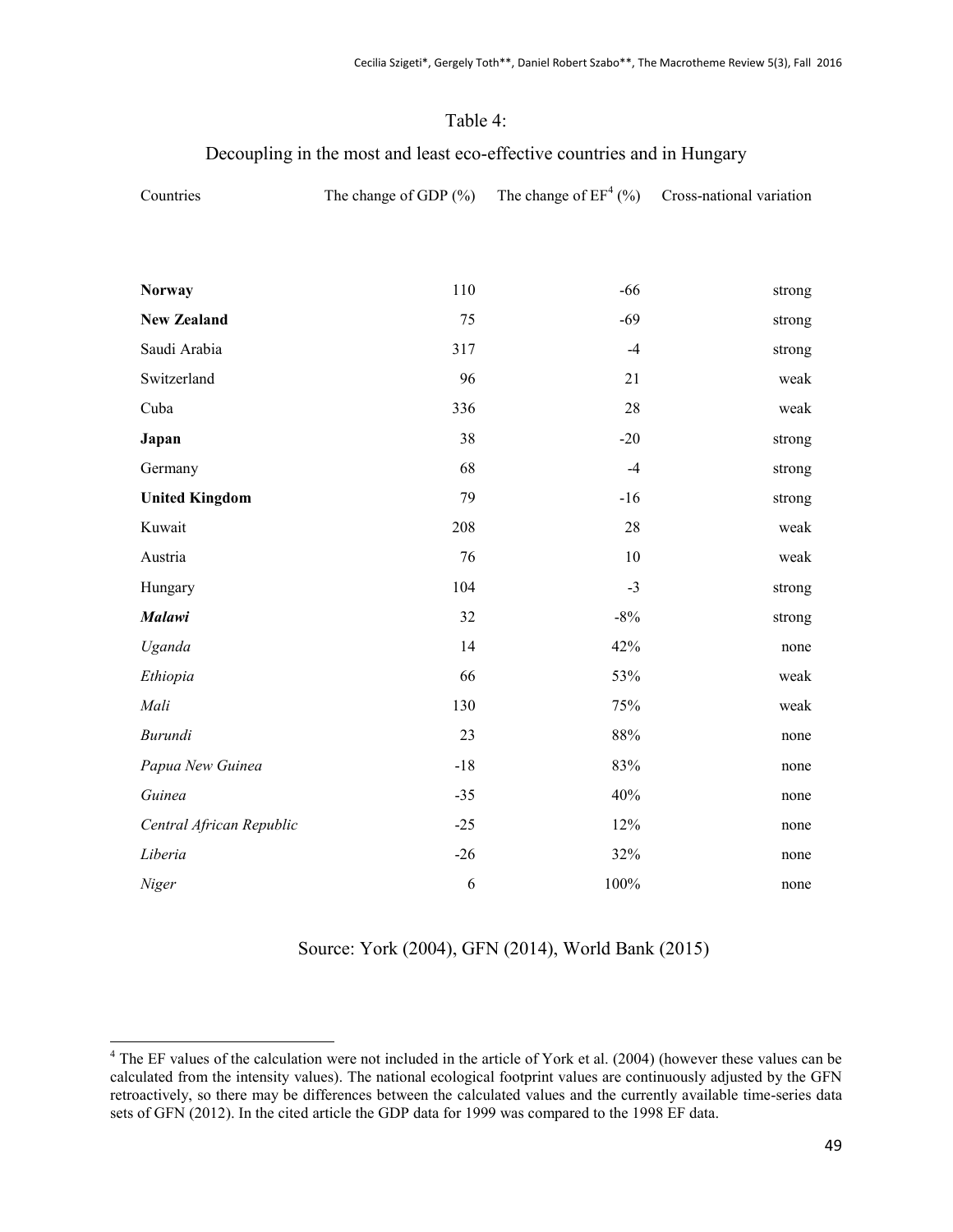

Figure 3: Distribution of the cross-national variations

Source: own calculations

The intensity data of 131 countries is shown in the coordinate system (Figure 4 and 5). The horizontal axes show the GDP per capita values, the values of the vertical axis represent the intensity data weighted by the medians. The osculation of the vertical axis is set to 1, so the 50 % of the countries with higher eco-efficiency can be found below the axis, while countries with lower eco-efficiency can be seen above the axis. Table 1 shows that the value of the median has halved in the last ten years, i.e. the ecological footprint intensity significantly improved (decreased) in the countries of the world. Figure 4 and 5 shows that there are countries with favorable and unfavorable eco-efficiency among poorer ones; however all countries with higher GDP can be found in the favorable part of the coordinate system. High GDP was defined as GDP per capita in countries with ecological footprint intensity with a value of less than 1. This border is represented by the black triangles in both figures, with a value of \$ 17,719 in 1999, while in 2009 this value was \$ 28,840. During the examination of individual customers, Csutora (2014) came to similar conclusions; the "brown" (environmentally uninterested) groups of consumers are not present among high-income families. These brown consumers seem to disappear above a monthly net income of 350 thousand HUF, which indicates that higher-income families can be considered to be environmentally more conscious, or at least to have an average willingness to act in the field of environmental protection.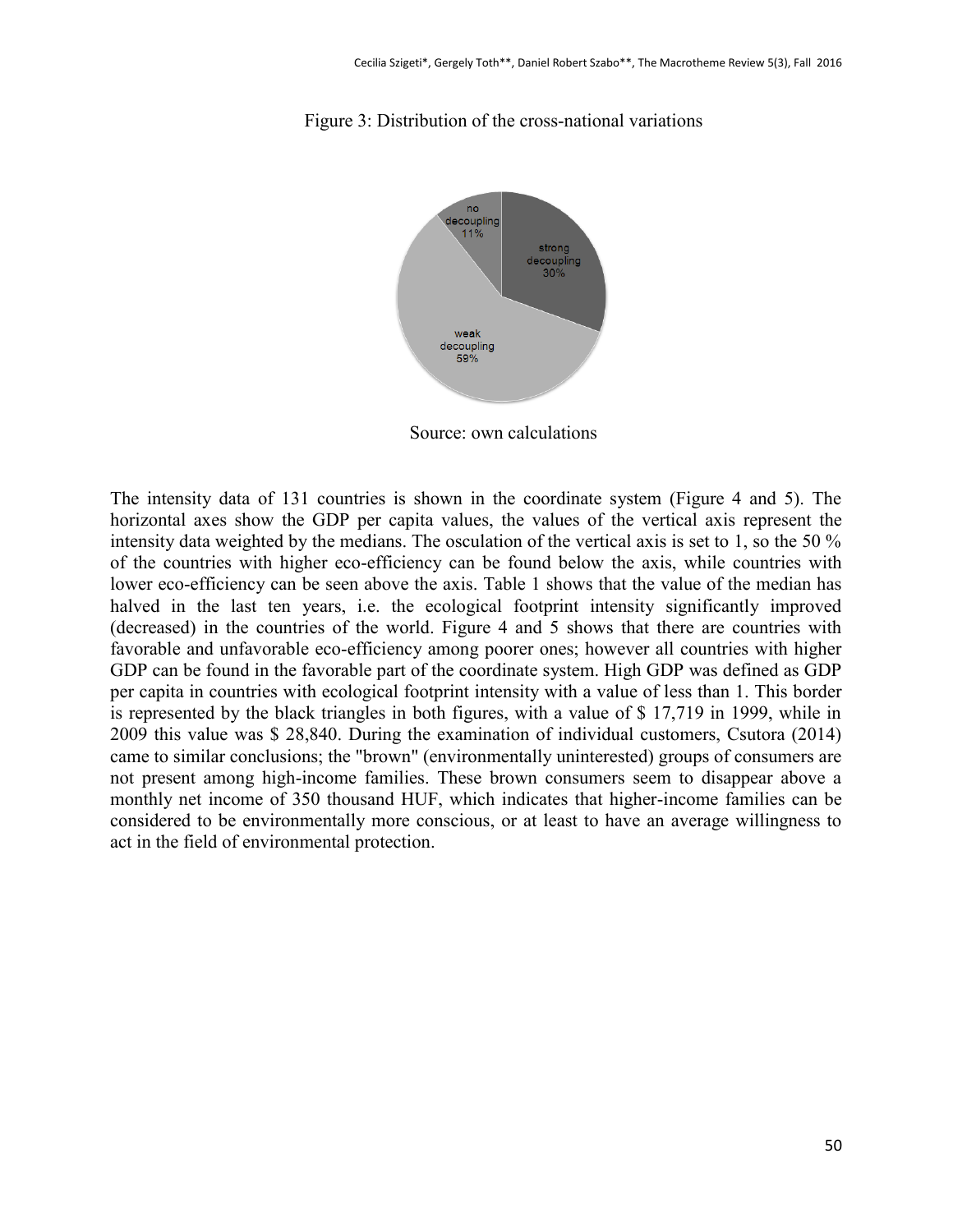



Source: YORK (2004)

Figure 5 :

EF intensity (2009)



Source: GFN (2014), World Bank (2015)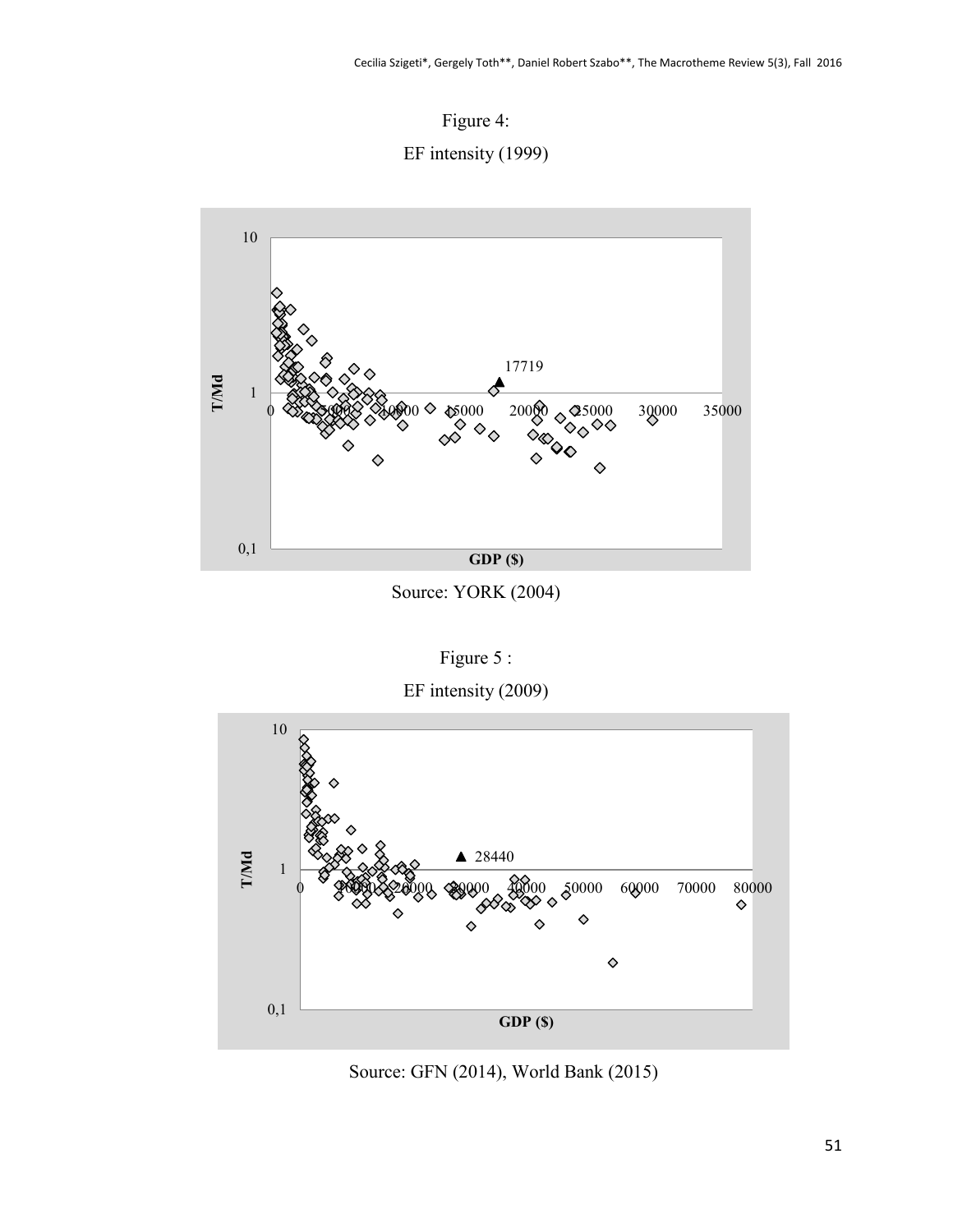Table 4 shows the details of countries with high GDP and highlightingthe ten most eco-efficient countries (Table 2). There were 7 countries in 1999 among the 18 countries with the highest GDP, which were also featured among the most eco-efficient ones. In 2009, nine of the 24 richest countries can be seen as prominent in terms of eco-efficiency. The ranks in Table 5 show the top 10 EF intensity ranks (Table 2).

## Table 5.

The world's richest countries

|     |                    | 1999        |        |            |     |                                | 2009 |      |            |
|-----|--------------------|-------------|--------|------------|-----|--------------------------------|------|------|------------|
|     |                    | $\mathbf T$ | $T/Md$ | <b>GDP</b> |     |                                | T    | T/Md | <b>GDP</b> |
|     | <b>USA</b>         | 3,28        | 0,67   | 29602      | 9.  | Kuwait                         | 1,27 | 0,56 | 78014      |
|     | Norway             | 3,01        | 0,62   | 26342      |     | <b>United Arab</b><br>Emirates | 1,53 | 0,68 | 59291      |
| 1.  | Switzerland        | 1,62        | 0,33   | 25512      | 1.  | Norway                         | 0,49 | 0,22 | 55297      |
|     | Kuwait             | 3,06        | 0,63   | 25314      | 4.  | Switzerland                    | 1,00 | 0,44 | 50107      |
|     | Denmark            | 2,72        | 0,56   | 24218      |     | <b>USA</b>                     | 1,49 | 0,66 | 47001      |
|     | Canada             | 3,75        | 0,77   | 23582      |     | Netherland                     | 1,32 | 0,58 | 44576      |
| 5.  | Japan              | 2,05        | 0,42   | 23257      | 3.  | Saudi<br>Arabia                | 0,92 | 0,41 | 42324      |
|     | Belgium            | 2,89        | 0,6    | 23223      |     | Ireland                        | 1,37 | 0,60 | 41710      |
| 4.  | Austria            | 2,04        | 0,42   | 23166      | 10. | Austria                        | 1,28 | 0,56 | 40679      |
|     | Australia          | 3,38        | 0,69   | 22452      |     | Australia                      | 1,34 | 0,59 | 40209      |
| 7.  | <b>Netherlands</b> | 2,17        | 0,45   | 22176      |     | Sweden                         | 1,36 | 0,60 | 39819      |
| 6.  | Germany            | 2,12        | 0,44   | 22169      |     | Denmark                        | 1,91 | 0,84 | 39774      |
|     | Ireland            | 2,48        | 0,51   | 21482      |     | Canada                         | 1,52 | 0,67 | 38745      |
| 10. | France             | 2,48        | 0,51   | 21175      |     | Belgium                        | 1,93 | 0,85 | 37883      |
|     | Finland            | 4,04        | 0,83   | 20847      |     | Finland                        | 1,49 | 0,66 | 37688      |
|     | Sweden             | 3,26        | 0,67   | 20659      | 7.  | Germany                        | 1,21 | 0,53 | 37210      |
| 3.  | <b>Italy</b>       | 1,87        | 0,38   | 20585      | 8.  | <b>United</b><br>Kingdom       | 1,24 | 0,55 | 36422      |
|     | United<br>Kingdom  | 2,63        | 0,54   | 20336      |     | France                         | 1,40 | 0,62 | 34942      |
|     |                    |             |        |            |     | Italy                          | 1,28 | 0,57 | 34299      |
|     |                    |             |        |            |     | Spain                          | 1,31 | 0,58 | 32931      |
|     |                    |             |        |            | 6.  | Japan                          | 1,19 | 0,52 | 31994      |
|     |                    |             |        |            |     | Greece                         | 1,54 | 0,68 | 30544      |
|     |                    |             |        |            | 2.  | New<br>Zealand                 | 0,89 | 0,39 | 30236      |
|     |                    |             |        |            |     | Korea,                         | 1,51 | 0,67 | 28481      |

Republic of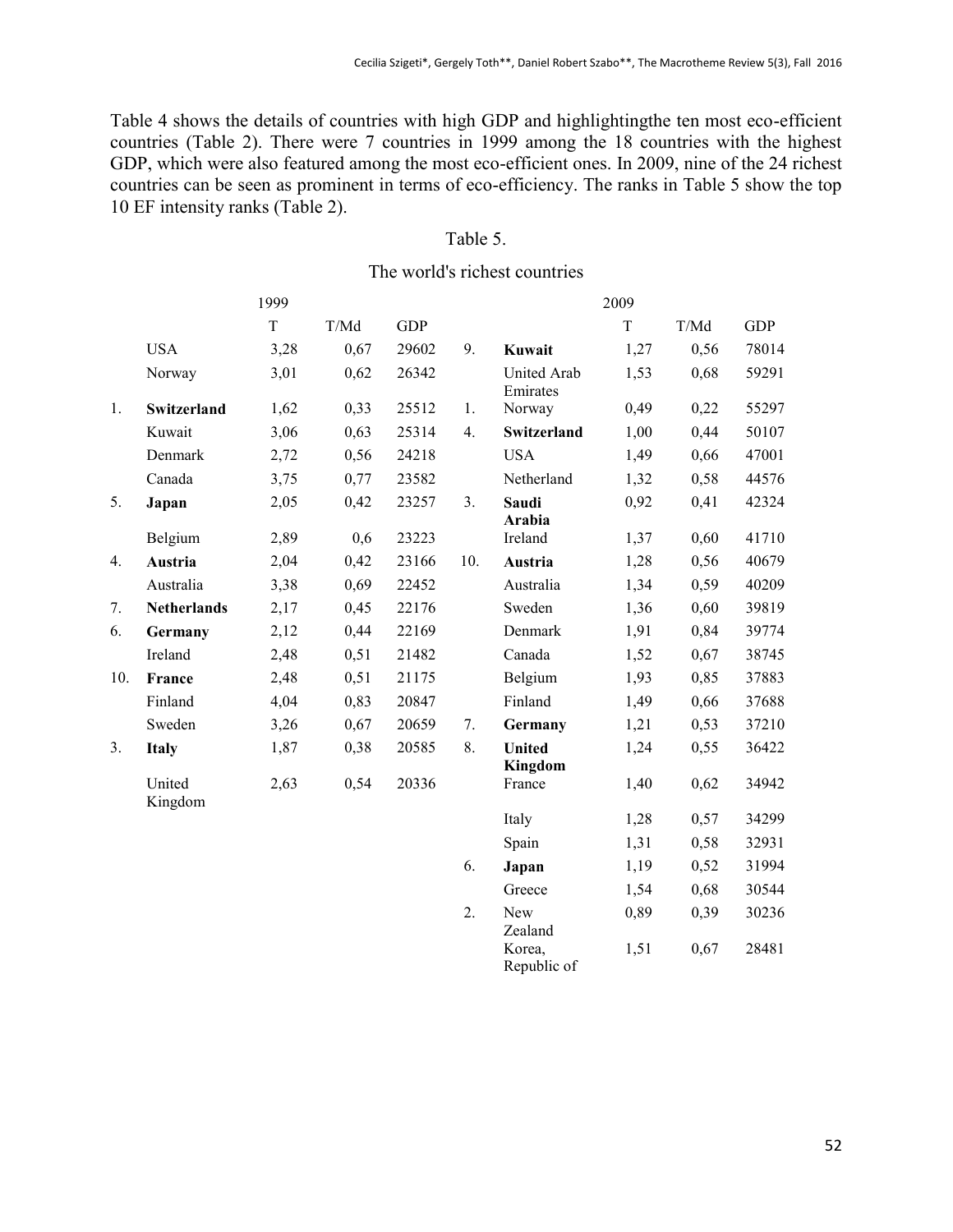The world's largest producers of crude oil, like Saudi Arabia, Kuwait (11) and Norway (13) can be found among the most eco-efficient countries, as well as largest big oil consumers, too, like Japan (3) Saudi Arabia (7) and Germany (8).

## Table 6.:

The World's most eco-efficient countries among the major oil producers and consumers

| The most eco-efficient<br>countries of the world | Their ranks on the list of<br>the largest oil producers' | Their ranks on the list of the largest<br>oil consumers |  |  |  |
|--------------------------------------------------|----------------------------------------------------------|---------------------------------------------------------|--|--|--|
| (2009)                                           | list (2009)                                              | (2009)                                                  |  |  |  |
|                                                  |                                                          |                                                         |  |  |  |
|                                                  |                                                          |                                                         |  |  |  |
| Norway                                           | 13.                                                      | 53.                                                     |  |  |  |
| New Zealand                                      | 56.                                                      | 66.                                                     |  |  |  |
| Saudi Arabia                                     | 1.                                                       | 7.                                                      |  |  |  |
| Switzerland                                      | 100.                                                     | 47.                                                     |  |  |  |
| Cuba                                             | 63.                                                      | 60                                                      |  |  |  |
| Japan                                            | 46.                                                      | 3.                                                      |  |  |  |
| Germany                                          | 44.                                                      | 8.                                                      |  |  |  |
| United Kingdom                                   | 51.                                                      | 14.                                                     |  |  |  |
| Kuwait                                           | 11.                                                      | 36.                                                     |  |  |  |
| Austria                                          | 71.                                                      | 46.                                                     |  |  |  |

## Source: US Energy Administration (2014)

The case of the most eco-efficient country (Norway) has been proven to be a clear success story. In 2009, among 178 countries, it been ranked as the tenth best country according to the EPI ranking, reaching 77.81 points. By currently having 78.04 points and  $10<sup>th</sup>$  place in the ranking, it has retained its position, among the political domains, it has an outstanding (100 points) situation in terms of child mortality and access to water. The quality of the air also scored well (98.83 points). Problematic areas are the forestry (32.52 points), fishing (20.08 points) and agriculture (46 points). In terms of agricultural policy, it was ranked among the last countries (161. from 178). The climate policy of the country, strongly affecting its ecological footprint (75.65 points) received the 10 best scores (Yale – Columbia, 2014).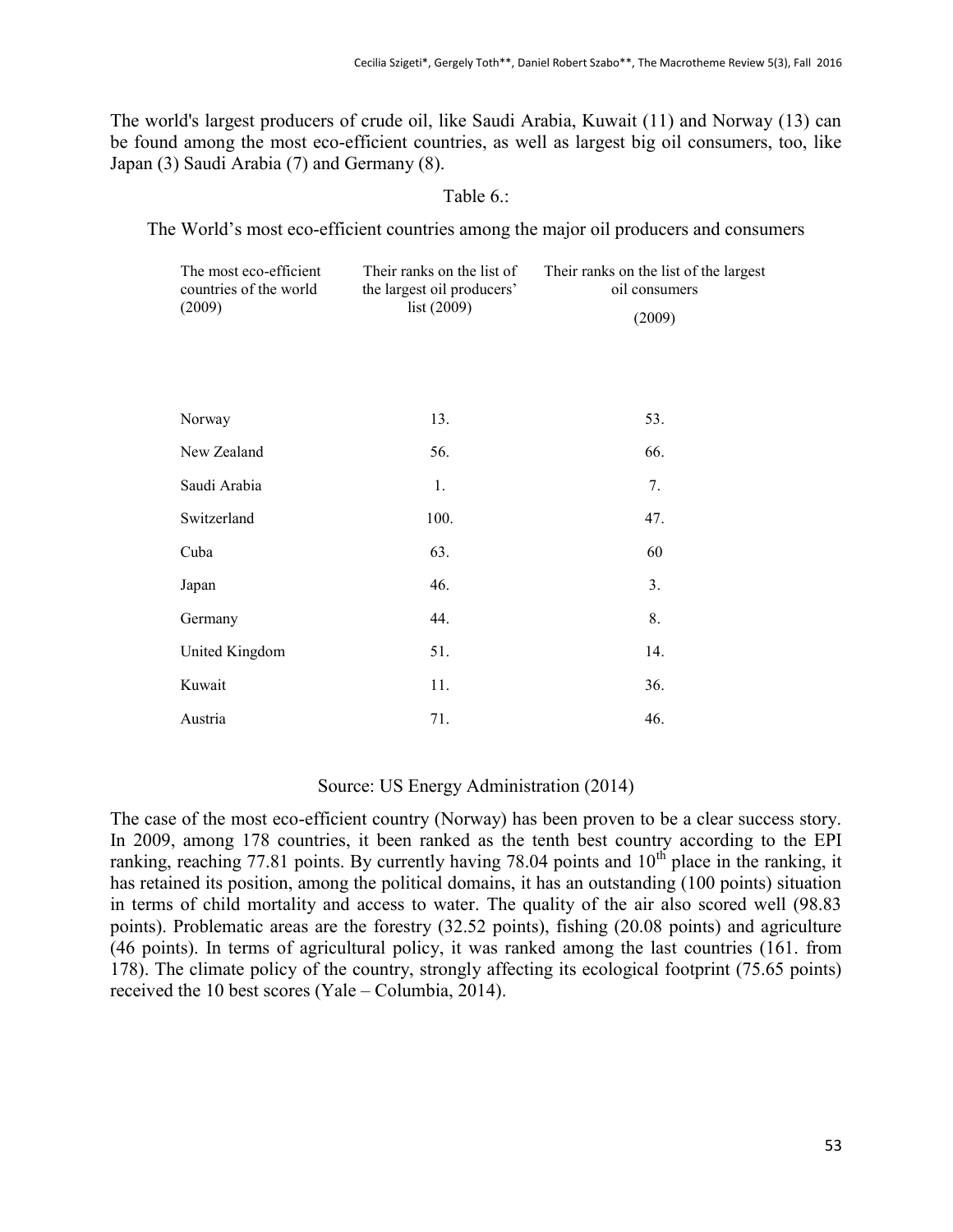

Figure 6.:

#### Source: GFN (2014)

The size of the carbon footprint of Norway was continuously and significantly reduced during the examined and for a longer period, too. The country was able to meet the emerging needs (Figure 6) within the ecological framework of its own (biocapacity). Producing and exportingcrude oil can serve as the economic basis for the excellent environmental policy, the decrease of the environmental impact and the improving eco-efficiency which contributes to the growth of other countries' carbon footprint. This observation draws the attention to a new trap situation; the improvement of eco-efficiency, the avoidance of the Jevons paradox that in itself cannot guarantee that the development will actually start in a more sustainable direction. In the background of the favorable trends in Norway, together with the carbon footprint, the export of oil also appears.

## **5. Conclusions**

The correlation between GDP and EF was found to be stronger than moderate in both years; in higher-income countries the ecological footprint is usually also higher. This conclusion is supported by the results of our previous studies (Szigeti et al 2013, Szigeti- Tóth 2014) and by the literature York et al. (2004) as well. This correlation can be observed on the level of individual consumers, too (Csutora, 2014).

It can be considered as a favorable trend that in the studied ten years, the average of the world's ecological footprint intensity significantly decreased; in 1999 4.86 global square meter was required for the production of \$ 1, while in 2009, this area was only 2.27 global square meter. This change is considered to be highly positive because it means that the average eco-efficiency improved.

There are a number of countries among the most eco-efficient ones in which a strong decoupling occurred. Norway and New Zealand stands out among them, since in these countries the GDP growth was accompanied by a significant decrease of the EF. During this period, in more than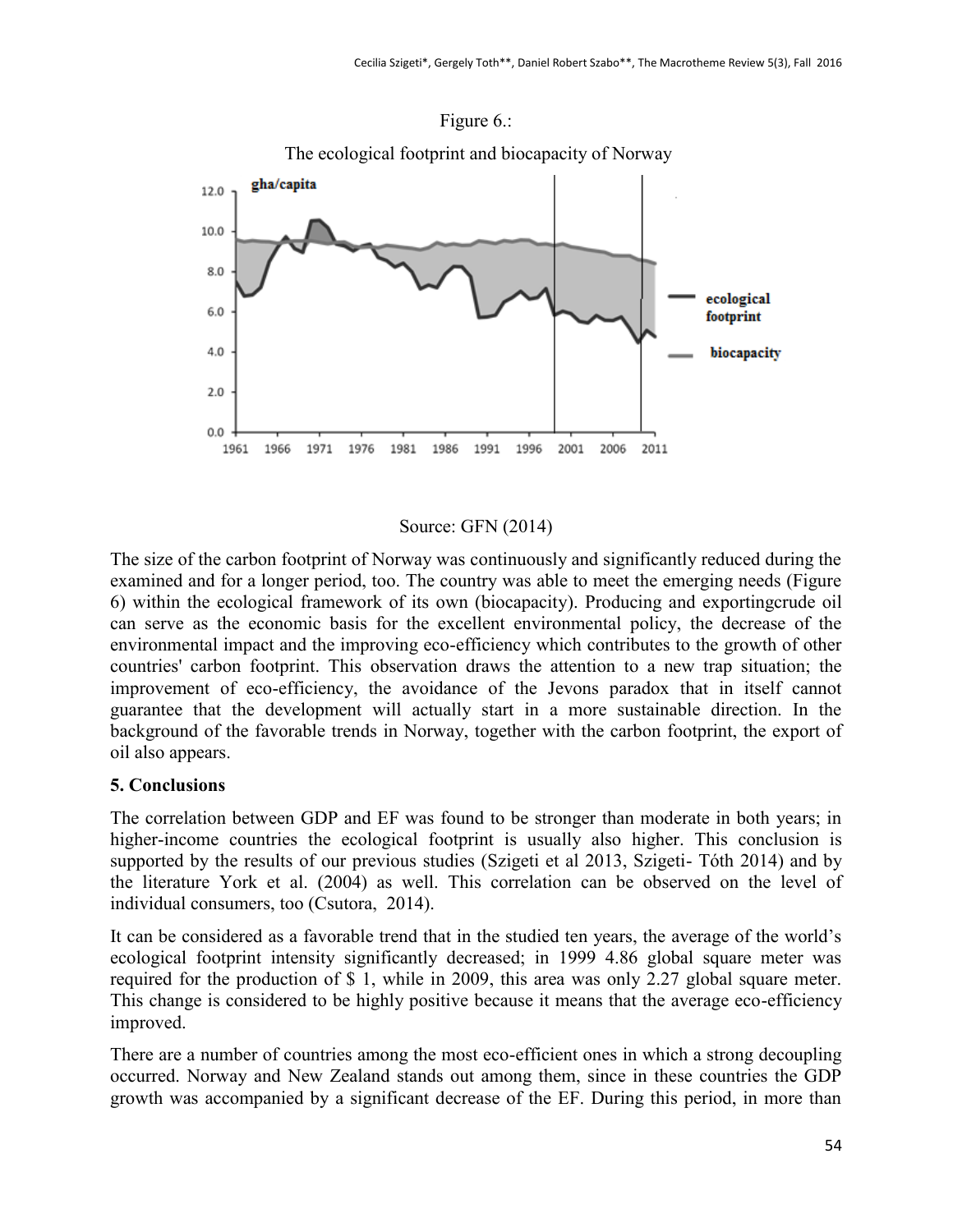30% of the studied countries, a strong decoupling occurred while in nearly 60% of them a weak decoupling could be found, which shows that nearly 90% of the countries moved towards a more sustainable direction of the development.

It is important to take into consideration the sources of the eco-efficient developments in each country. As one of the world's biggest oil-exporting countries, Norway can be presented as a positive example; the extraction and distribution of the large amounts of fossil fuel contributes to the growth of the global carbon footprint, even when the consumption clearly shifted in a positive, sustainable direction in the examined period. This observation is an important methodological problem, which calls attention to the used analytical framework, which should be complemented by examining the resources of the development.

Despite of the favorable trends, it gives a cause for caution that the limit of the positive (lower than 1) ecological footprint intensity increased from \$ 17.7 thousand to 28.4 thousand dollars. In some countries, weak decoupling means the growth of the environmental footprint (EF), which couldn't be seen as a step forward to an absolute level, only to a certain proportion of the GDP ratio. By substituting the rounded data into the IPAT equation, we can see that between 1999 and 2009 the population increased by 13%5, the GDP per capita increased by 110% and the intensity is reduced by 53%, which represents a 12% increase in the environmental load. In several countries (Saudi Arabia, Kuwait, Norway), the background of eco-efficient innovations is the income from fossil fuels, which causes an increase of the ecological footprint in oil importing countries.

There is a concern that the improvement of eco-efficiency will increase the disparity between countries having the best and worst situation. In reality, a sustainable direction of development is only possible for developed countries. The fundamental question for African countries is whether they can start in the right development directions in the coming decades or not.

## **6. Limitations and Need for Further Research**

During our research we studied the results of two years, fromwhich long-term and general conclusions cannot be drawn. The trend of change can be seen as positive, but the results still need to be clarified in terms of the examination of other time frames and intervals.

Being an abstract index-number, GDP – in spite of the applied purchasing power parity - cannot completely eliminate the different price and wage situation of countries. We can conclude that although in richer countries the eco-efficiency is higher, but this also is partly due to the higher denominator (GDP). It would be more correct to compare the carbon footprint data to the given natural units of production, instead of their monetary values. On the one hand, this data are not available, on the other hand, to ensure comparability, we followed the methodology of the original article of York.

Presumably, in less developed countries, basic needs (agriculture and industry) make up a much larger share of GDP serves than the production of luxury goods and services. The overall picture, by using the provided data, is distorted by the different contribution of the primary, secondary and tertiary sectors to the GDP. Speculation can also not be filtered out, i.e. one hectare of biologically productive land area can not necessarily produce more, however, our ability of selling the products at better prices, generating more cash value and by selling the products more

 $\overline{a}$  $<sup>5</sup>$  Calculated at 6 billion people in 1999 and 6.8 billion people in 2009.</sup>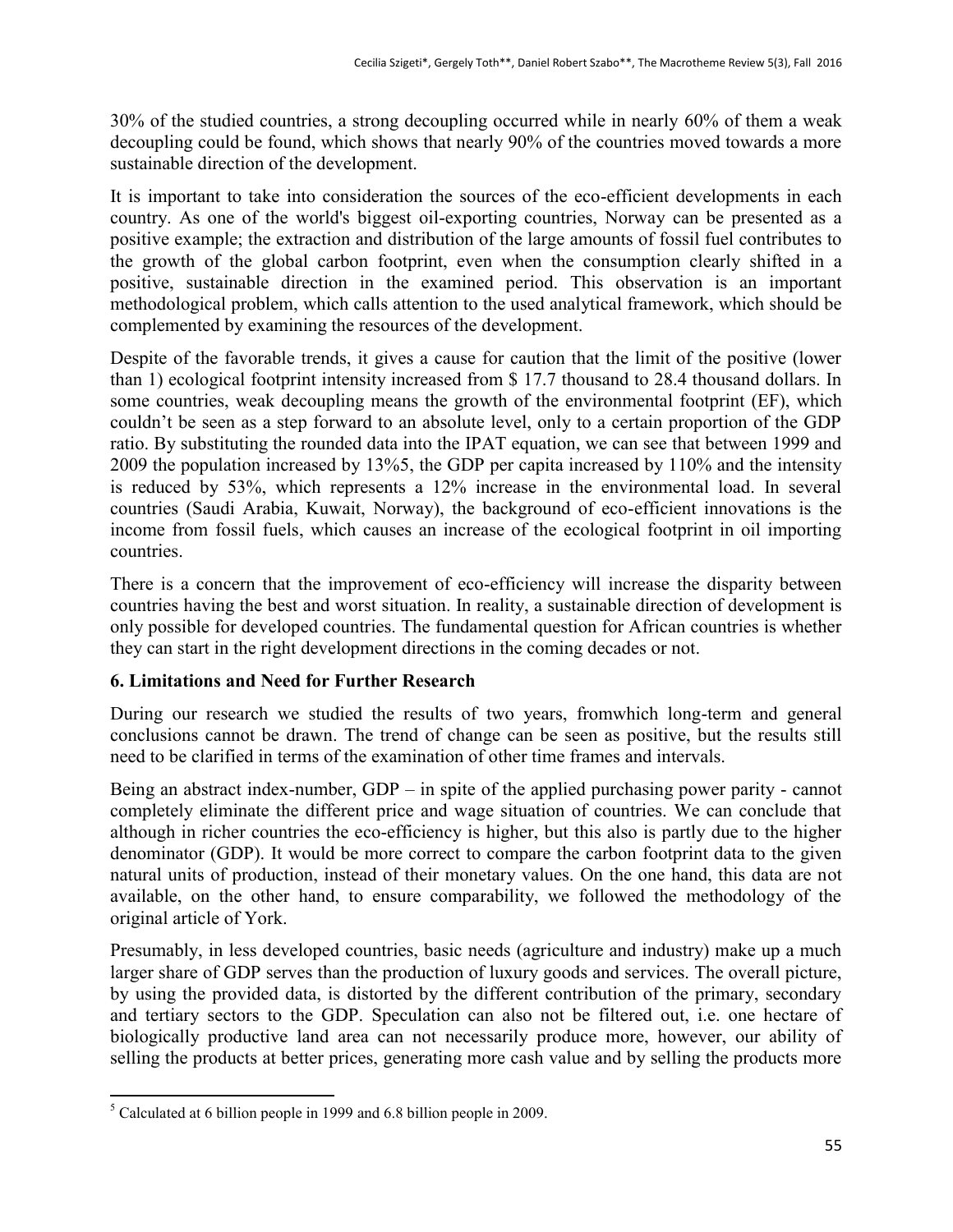times also improved. The general enrichment increased the consumption everywhere, e.g. the emergence of the oil wealth of Arab countries in the GDP clearly cannot be called ecologically sustainable.

#### **References**

Alcott, B., 2005. Jevons' paradox. Ecological Economics 54 (2)  $9 - 21$ .

- Bod Péter Á., 2013. Heterodox gazdaságpolitikák korszaka? [Era of heterodox economic policies?] Köz-Gazdaság 2013(2) 89-101.
- Bajmócy Z., Málovics Gy., 2011. Az ökológiai hatékonyságot növelő innovációk hatása a fenntarthatóságra. Az IPAT formula dinamizálása [The effect of eco-efficiency increasing innovations on sustainability. Dynamization of the IPAT formula]. Közgazdasági Szemle, 890– 904.
- Borzán, A., 2015. "Nyugat és Kelet", avagy Románia területi differenciáltsága ["West and East", or the regional differences in Romania]. Journal of Central European Green Innovation 3:(1) 81-96.
- Bunker, S. G. 1996. Raw material and the global economy: Oversights and distortions in industrial ecology. Society and Natural Resources 9, 419–429.
- Csiszárik-Kocsir, Á., Medve, A., 2015. Germany sneezes, Hungary catches a flu Is it true?, MEB 2015 13th International Conference on Management, Enterprise and Benchmarking - Proceedings, Budapest, 2015. május 29-30., Óbudai Egyetem
- Csutora, M., 2014. Összegződnek-e az egyéni törekvések? A cselekvés és az eredmény közötti szakadék problémája [Do the individual efforts add up? Problem of the gap between the action and the result]. Közgazdasági Szemle, 609–625.
- Csutora, M., Zsóka, Á., 2011. Maximizing the Efficiency of Greenhouse Gas Related Consumer. Policy Journal of Consumer Policy 1., 67-90.
- Daly, H., 2013. A further critique of growth economics. Ecological Economics 88., 20–24.
- Dumont, A., Mayor, B., López-Gunn, E., 2013. Is the rebound effect or Jevons paradox a useful concept for a better management of water resources? Insights from the irrigation modernisation process in Spain. Aquatic Procedia 1., 64 – 76.
- Ehrlich, P. R., Holdren, A. H., 1971. Impact of Population Growth, Science, 171 (3977) 1212–1217.
- Figge, F., Young, W., Barkemeyer, R. 2014. Sufficiency or efficiency to achieve lower resource consumption and emissions? The role of the rebound effect. Journal of Cleaner Production Vol. 69, 216–224.

Giannetti, B.F.. Agostinho, F., Almeida, C.M.V.B., Huisingh, D. 2015. A review of limitations of GDP and alternative indices to monitor human wellbeing and to manage eco-system functionality. Journal of Cleaner Production Vol. 87, 11-25.

Global Footprint Network, 2012. National Footprint Accounts, 2011 [http://www.footprintnetwork.org](http://www.footprintnetwork.org/)

- Global Footprint Network, 2014. National Footprint Accounts, 2012 Edition. [http://www.footprintnetwork.org.](http://www.footprintnetwork.org/)
- Harangozó, G., Széchy, A., Zilahy, G. 2015. Corporate Sustainability Footprints A Review of Current Practices. In: Schaltegger, Zvezdov, Alvarez, Csutora, Günther (eds.) (2015): Corporate Carbon and Climate Accounting. pp. 45-76. Springer International Publishing, Cham.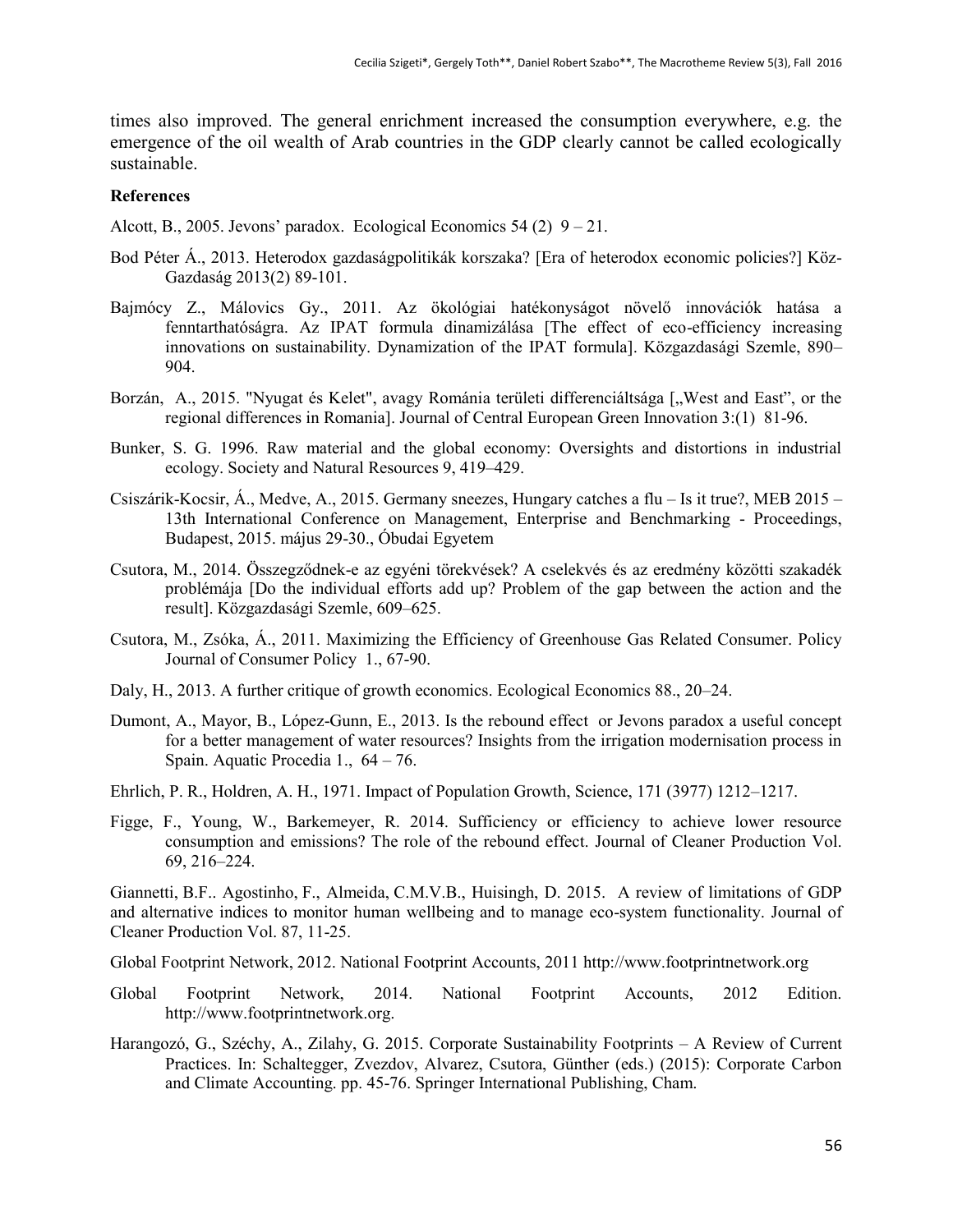- Jaeger, W. K., 1995. Is sustainability optimal? Examining the differences between economists and environmentalists. Ecological Economics 15., 43-57.
- Jevons, W. S., 1866. The Coal Question. An Inquiry concerning the Progress of the Nation, and the Probable Exhaustion of our Coal-mines. London, Macmillan and Co., 2. edition 5.08.2014. [http://oll.libertyfund.org/?option=com\\_staticxt&staticfile=show.php%3Ftitle=317&Itemid=27](http://oll.libertyfund.org/?option=com_staticxt&staticfile=show.php%3Ftitle=317&Itemid=27)
- Kerekes S., 2012. A fenntartható fejlődésről válság idején. Fenntartható fejlődés, élhető régió, élhető települési táj 1. Budapesti Corvinus Egyetem, Budapest, 15-36. o.
- Kerekes, S., 2013. Happiness, environmental protection and market economy. Society and Economy 33, 1, 5-13.
- Kocsis, T., 2010. "Hajózni muszáj!" A GDP, az ökológiai lábnyom és a szubjektív jóllét stratégiai összefüggései["We have to sail!" The strategic contexts of GDP, ecological footprint and subjective well-being. ]. Közgazdasági Szemle, 57. évf. 6. sz. 536–554. o.
- Kocsis, T., 2012. Looking through the dataquadrate: characterizing the human–environment relationship through economic, hedonic, ecological and demographic measures Journal of Cleaner Production Vol 35, 1-15
- Kovács, N., 2014. A piaci erő közvetett mérése a biztosítási piacon [The indirect measurement of market power in the insurance market]. Pécs; Győr: Idresearch Kft. - Publikon Kiadó. Regionális - és gazdaságtudományi kismonográfiák; 2014/1. 159
- Kovacs, Z., Beata Sz. G. Pató, 2014. Impacts of extreme weather in supply chains. Időjárás Ouarterly Journal of the Hungarian Meteorological Service, Vol. 118, No 3, July – September, 283-291.

KSH, 2010. GNI Inventory. 2009. 2.1 (2015. 02.07.)

- [https://www.ksh.hu/docs/hun/xftp/modsz/gni\\_inventory\\_ver2.1hun.pdf](https://www.ksh.hu/docs/hun/xftp/modsz/gni_inventory_ver2.1hun.pdf)
- Lazányi, K. 2010. Tudásmenedzsmenttel a vidékfejlesztésért [Using knowledge management for rural development.]. In: Lifelong Learning Magyarország Alapítvány (szerk.) Tanulás, tudás, gazdasági sikerek avagy a tudásmenedzsment szerepe a gazdaság eredményességében: tudományos konferencia kiadványa, Lifelong Learning Magyarország Alapítvány, Budapest. 407-411.
- Málovics, Gy., Bajmócy Z., 2009. A fenntarthatóság közgazdaságtani értelmezései [Interpretations of sustainability from the perspective of economics]. Közgazdasági Szemle, május, 464–483.
- Márki-Zay, P., 2005. Magyarország 20. századi fejlődésének összehasonlító elemzése [Comparative analysis of the development of 20th-century Hungary]. PhD értekezés <https://btk.ppke.hu/db/06/0A/m0000160A.pdf> 2014. aug. 21.
- Meadows, D., Randers, J., Meadows, D. 2005. A növekedés határai harminc év múltán [The Limits to Growth, thirty years later]. Kossuth Kiadó, Budapest
- Missemer, M., 2012. William Stanley Jevons' The Coal Question (1865), beyond the rebound effect. Ecological Economics 82., 97–103.
- Pintér, T., 2014. Az Európai Unió jogalkotási és válságkezelési gyakorlatának morális hiányosságai a monetáris unió példája [Moral shortcomings of the EU's legislative and crisis management exercise - the example of monetary union]. In: Tompos A., Ablonczyné Mihályka L. (szerk.) Növekedés és egyensúly. A 2013. június 11-i Kautz Gyula Emlékkonferencia válogatott tanulmányai. 53-64.